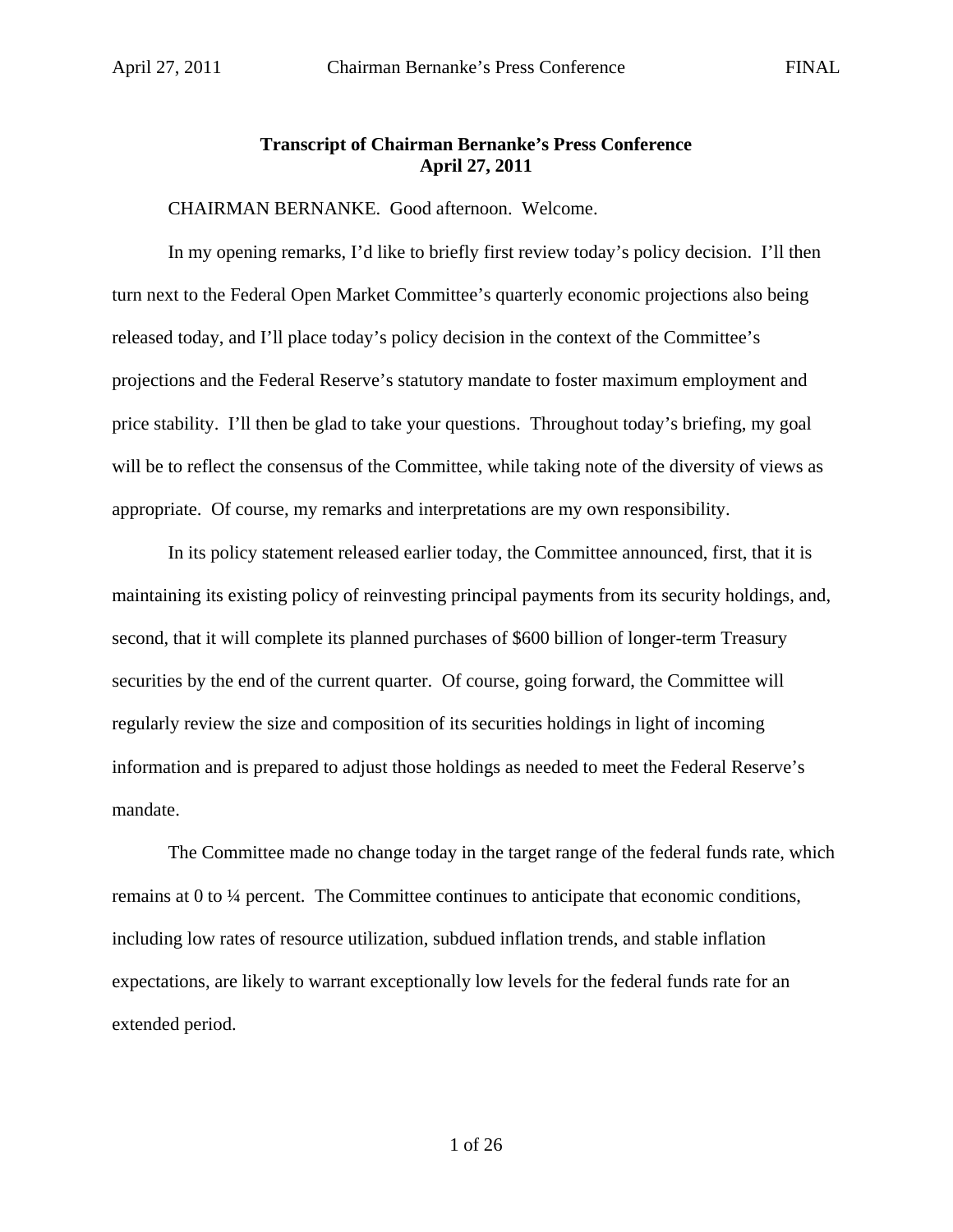In conjunction with today's meeting, FOMC participants submitted projections for economic growth, the unemployment rate, and the inflation rate for the years 2011 to 2013 and over the longer run. These projections are conditional on each participant's individual assessment of the appropriate path of monetary policy needed to best promote the Committee's objectives. A table showing the projections has been distributed. I'm going to focus today on the central tendency projections, which exclude the three highest and three lowest projections for each variable in each year.

I call your attention, first, to the Committee's longer-run projections, which represent participants' assessments of the rates to which economic growth, unemployment, and inflation will converge over time under appropriate monetary policy and assuming no further shocks to the economy. As the table shows, the longer-run projections for output growth have a central tendency of 2.5 to 2.8 percent, the same as in the January survey. The longer-run projections for the unemployment rate have a central tendency of 5.2 to 5.6 percent, somewhat narrower than in January. These figures may be interpreted as participants' current estimates of the economy's normal, or trend, rate of growth and its normal unemployment rate over the longer run, respectively. The economy's longer-term rate of growth and unemployment are determined largely by nonmonetary factors, such as the rate of growth of the labor force and the speed of technological change, and it should be noted that estimates of these rates are inherently uncertain and subject to revision over time.

The central tendency of the longer-run projection for inflation, as measured by the price index for personal consumption expenditures, is 1.7 to 2.0 percent. In contrast to economic growth and unemployment, the longer-run outlook for inflation is determined almost entirely by monetary policy; consequently, and given that these projections are based on the assumption that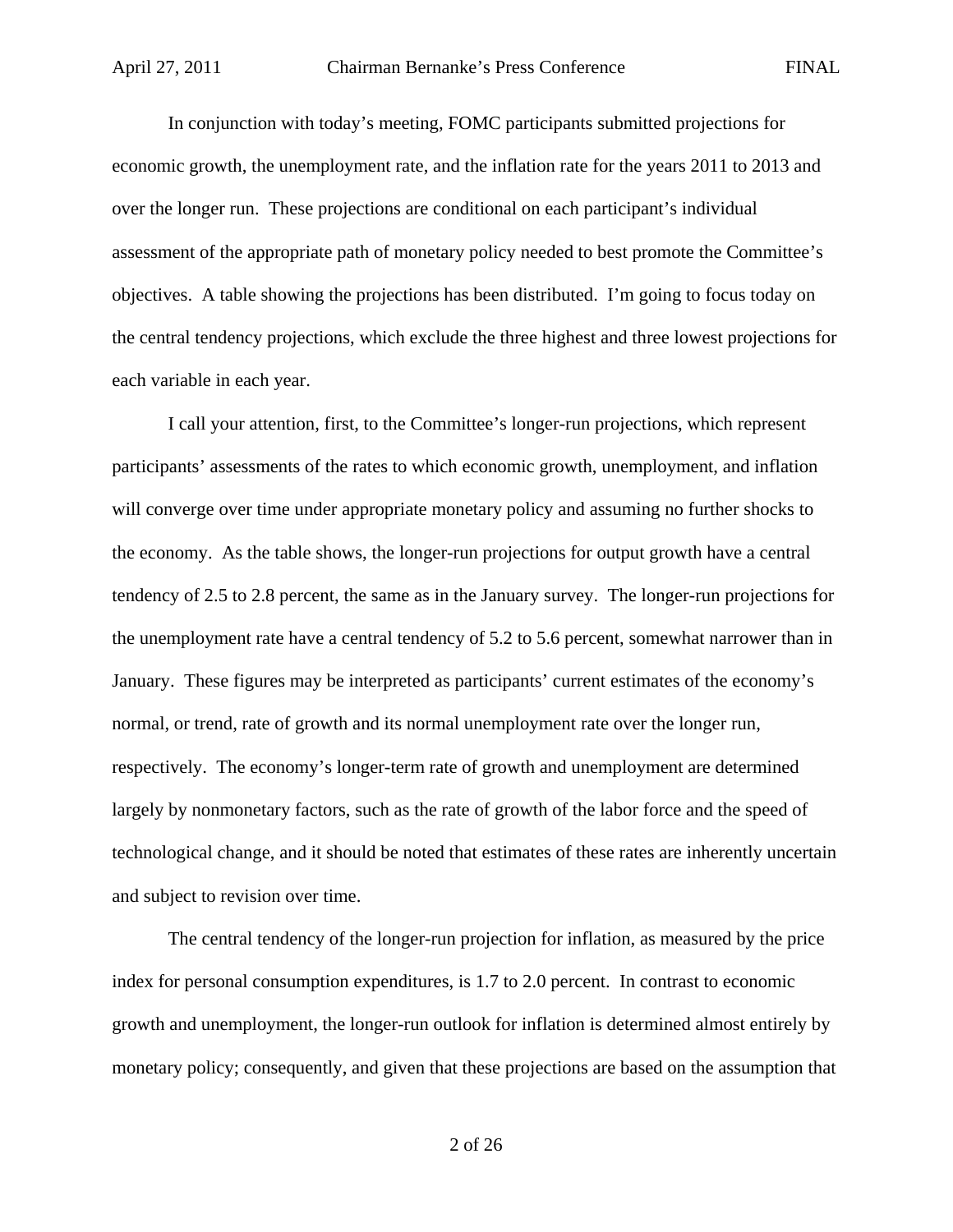monetary policy is appropriate, these longer-run projections can be interpreted as indicating the inflation rate that Committee participants judge to be most consistent with the Federal Reserve's mandate to foster maximum employment and stable prices. At 1.7 to 2.0 percent, the "mandateconsistent" rate of inflation is greater than zero for a number of reasons. Perhaps most important, attempting to maintain inflation at zero would increase the risk of experiencing an extended bout of deflation, or falling wages and prices, which in turn could lead employment to fall below its maximum sustainable level for a protracted period. Hence, a goal of literally zero inflation is not consistent with the Federal Reserve's dual mandate. Indeed, most central banks around the world aim to set inflation above zero, usually at about 2 percent.

I turn now to the Committee's economic outlook. As indicated in today's policy statement, the Committee sees the economic recovery as proceeding at a moderate pace. Household spending and investment in equipment and software continue to expand, supporting the recovery, but nonresidential investment is still weak and the housing sector is depressed. In the labor market, overall conditions continue to improve gradually. For example, the unemployment rate moved down a bit further and payroll employment increased in March; new claims for unemployment insurance and indicators of hiring plans are also consistent with continued improvement.

Looking ahead, Committee participants expect a moderate recovery to continue through 2011, with some acceleration of growth projected for 2012 and 2013. Specifically, as the table shows, participants' projections for output growth have a central tendency of 3.1 to 3.3 percent for this year, but rise to 3.5 to 4.2 percent in 2012 and about the same in 2013. These projections are a little below those made by the Committee in January; the markdown of growth in 2011 in particular reflects the somewhat slower-than-anticipated pace of growth in the first quarter.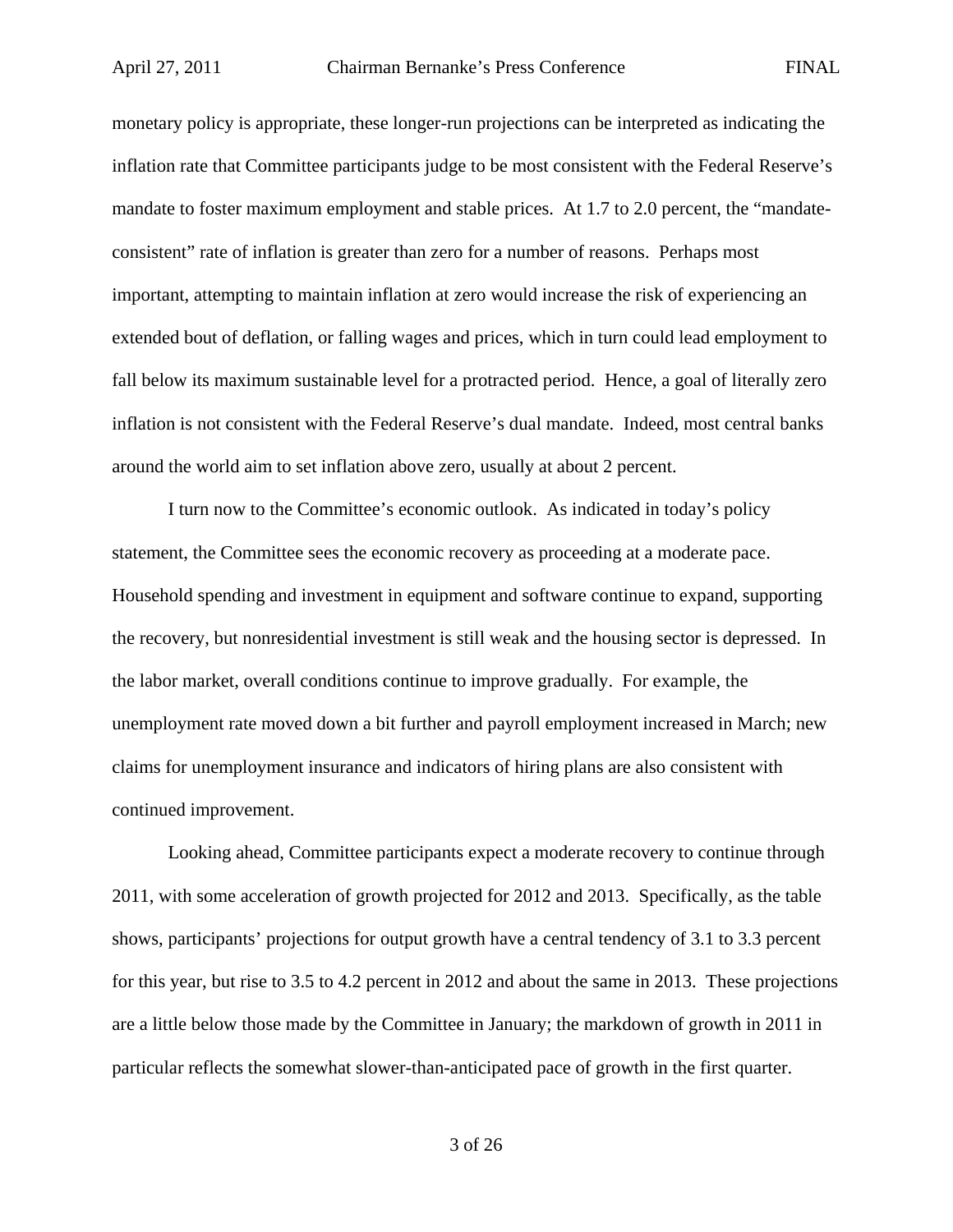The outlook for above-trend growth is associated with a projected reduction in the unemployment rate, which is seen as edging down to 8.4 to 8.7 percent in the fourth quarter of this year and then declining gradually to 6.8 to 7.2 percent in the fourth quarter of 2013, still well above the central tendency of participants' longer-run projections for unemployment of 5.2 to 5.6 percent. The projected decline in the unemployment rate is relatively slow largely because economic growth is projected to be only modestly above the trend growth rate of the economy.

On the inflation front, commodity prices have risen significantly recently, reflecting geopolitical developments and robust global demand, among other factors. Increases in commodity prices are in turn boosting overall consumer inflation. However, measures of underlying inflation, though having increased modestly in recent months, remain subdued, and longer-term inflation expectations have remained stable. Consequently, the Committee expects the effects on inflation of higher commodity prices to be transitory; as the increases in commodity prices moderate, inflation should decline toward its underlying level. Specifically, participants' projections for inflation have a central tendency of 2.1 to 2.8 percent for this year, noticeably higher than in the January projections, before declining to 1.2 to 2.0 percent in 2012 and then running at 1.4 to 2.0 percent in 2013—both about the same as in January.

The Committee's economic projections provide important context for understanding today's policy action as well as the Committee's general policy strategy. Monetary policy affects output and inflation with a lag, so current policy actions must be taken with an eye to the likely future course of the economy. Thus the Committee's projections of the economy, not just current conditions alone, must guide its policy decisions. The lags with which monetary policy affects the economy also imply that the Committee must focus on meeting its mandated objectives over the medium term, which can be as short as a year or two but may be longer,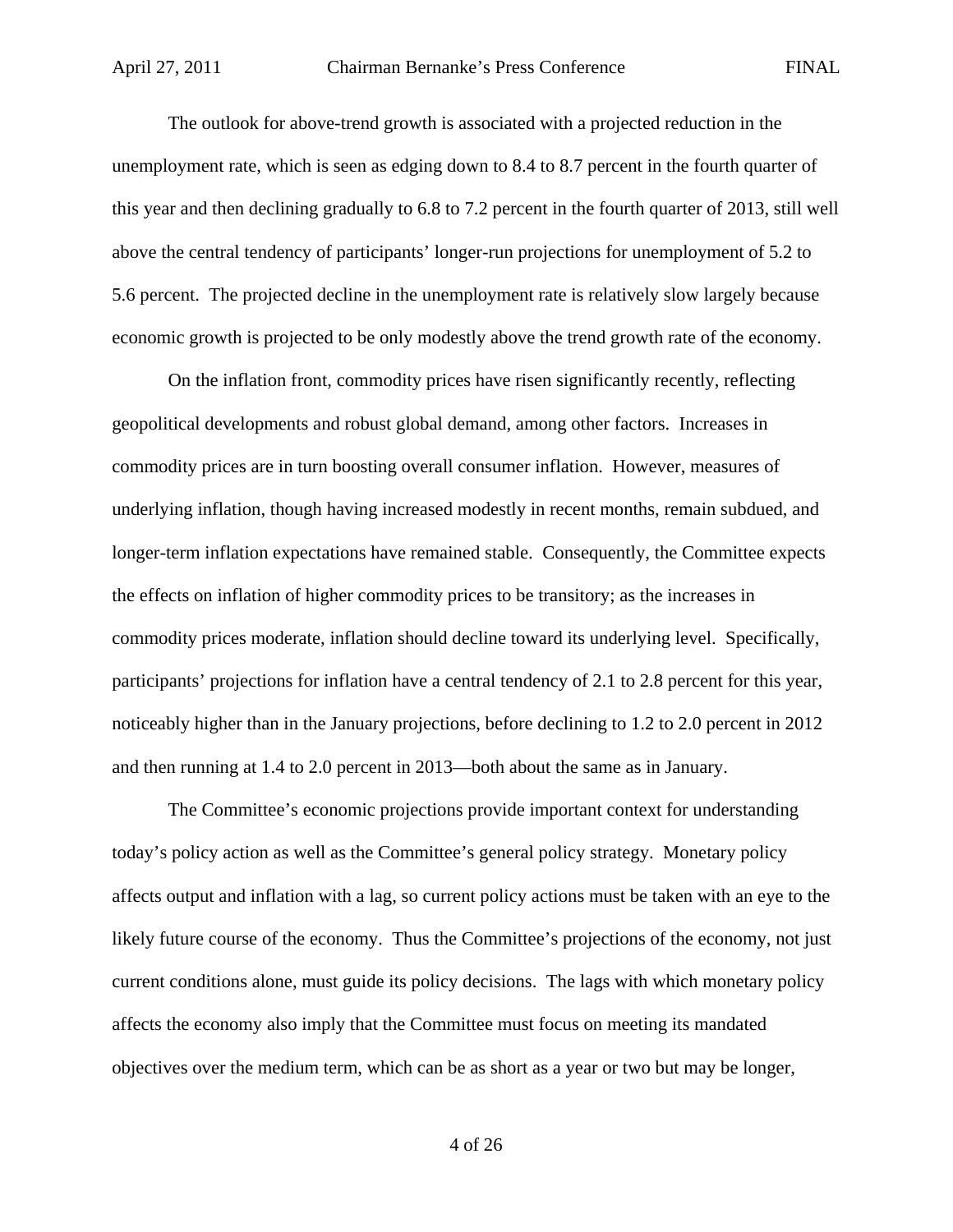depending on how far the economy is initially from conditions of maximum employment and price stability.

To foster maximum employment, the Committee sets policy to try to achieve sufficient economic growth to return the unemployment rate over time to its long-term normal level. At 8.8 percent, the current unemployment rate is elevated relative to that level, and progress toward more normal levels of unemployment seems likely to be slow. The substantial ongoing slack in the labor market and the relatively slow pace of improvement remain important reasons that the Committee continues to maintain a highly accommodative monetary policy.

In the medium term, the Committee also seeks to achieve a mandate-consistent inflation rate, which participants' longer-term projections for inflation suggest is 2 percent or a bit less. Although the recent surge in commodity prices has led inflation to pick up somewhat in the near term, the Committee continues to project inflation to return to mandate-consistent levels in the medium term, as I have discussed. Consequently, the short-term increase in inflation has not prompted the Committee to tighten policy at this juncture. Importantly, however, the Committee's outlook for inflation is predicated on longer-term inflation expectations remaining stable; if households and firms continue to expect inflation to return to a mandate-consistent level in the medium term, then increased commodity prices are unlikely to induce significant second-round effects, in which inflation takes hold in noncommodity prices and in nominal wages. Thus, besides monitoring inflation itself, the Committee will pay close attention to inflation expectations and to possible indications of second-round effects.

In providing extraordinary monetary policy accommodation in the aftermath of the crisis, the Committee has not only reduced its target for the federal funds rate to a very low level, but has also expanded the Federal Reserve's balance sheet substantially. The Committee at this

5 of 26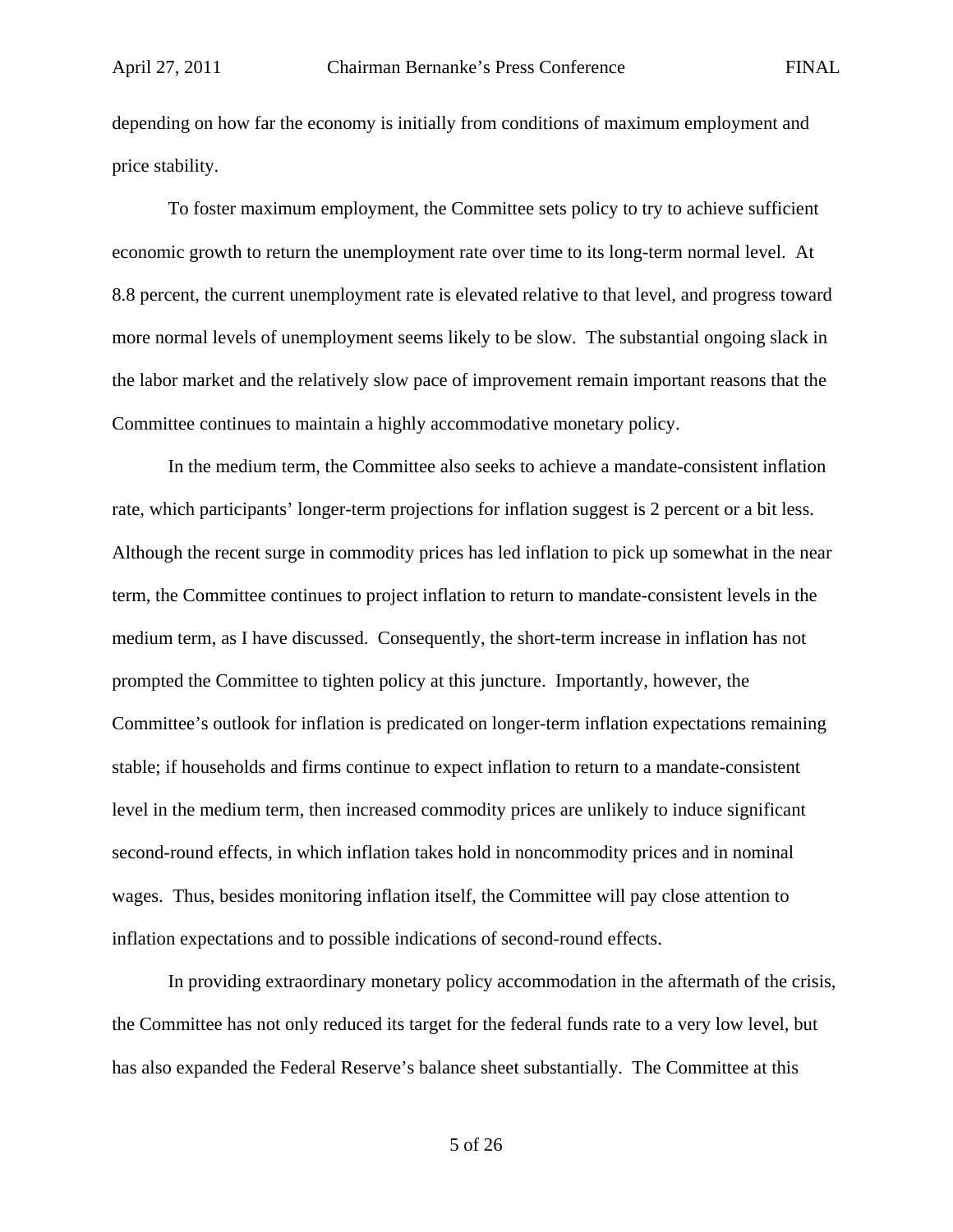meeting continued its ongoing discussion of the available tools for removing policy accommodation, at such time as that should become appropriate. The Committee remains confident that it has the tools that it needs to tighten monetary policy when it is determined that economic conditions warrant such a step. And in choosing the time to begin policy normalization as well as the pace of that normalization, we will carefully consider both parts of our dual mandate.

Thank you again, and I'd be glad to take your questions.

QUESTION. Mr. Chairman, tomorrow we're going to get a pretty weak first-quarter GDP number. Your own projections for the year have been downgraded in this meeting. How first of all, what do you see as the causes of the weak growth to start the year, even with monetary easing, even with payroll tax cuts? And what's behind this weaker forecast for 2011 GDP?

CHAIRMAN BERNANKE. You're correct. We haven't seen the GDP number yet. But we, like most private-sector forecasters, are expecting a relatively weak number for the first quarter, maybe something a little under 2 percent. Most of the factors that account for the slower growth in the first quarter appear to us to be transitory. They include things like, for example, lower defense spending than was anticipated, which will presumably be made up in a later quarter; weaker exports—and given the growth in the global economy, we expect to see that pick up again; and other factors like weather and so on. Now, there are some factors there that may have a longer-term implication. For example, construction, both residential and nonresidential, was very weak in the first quarter, and that may have some implications going forward. So I would say that, roughly, that most of the slowdown in the first quarter is viewed by the Committee as being transitory. That being said, we've taken our forecast down just a bit, taking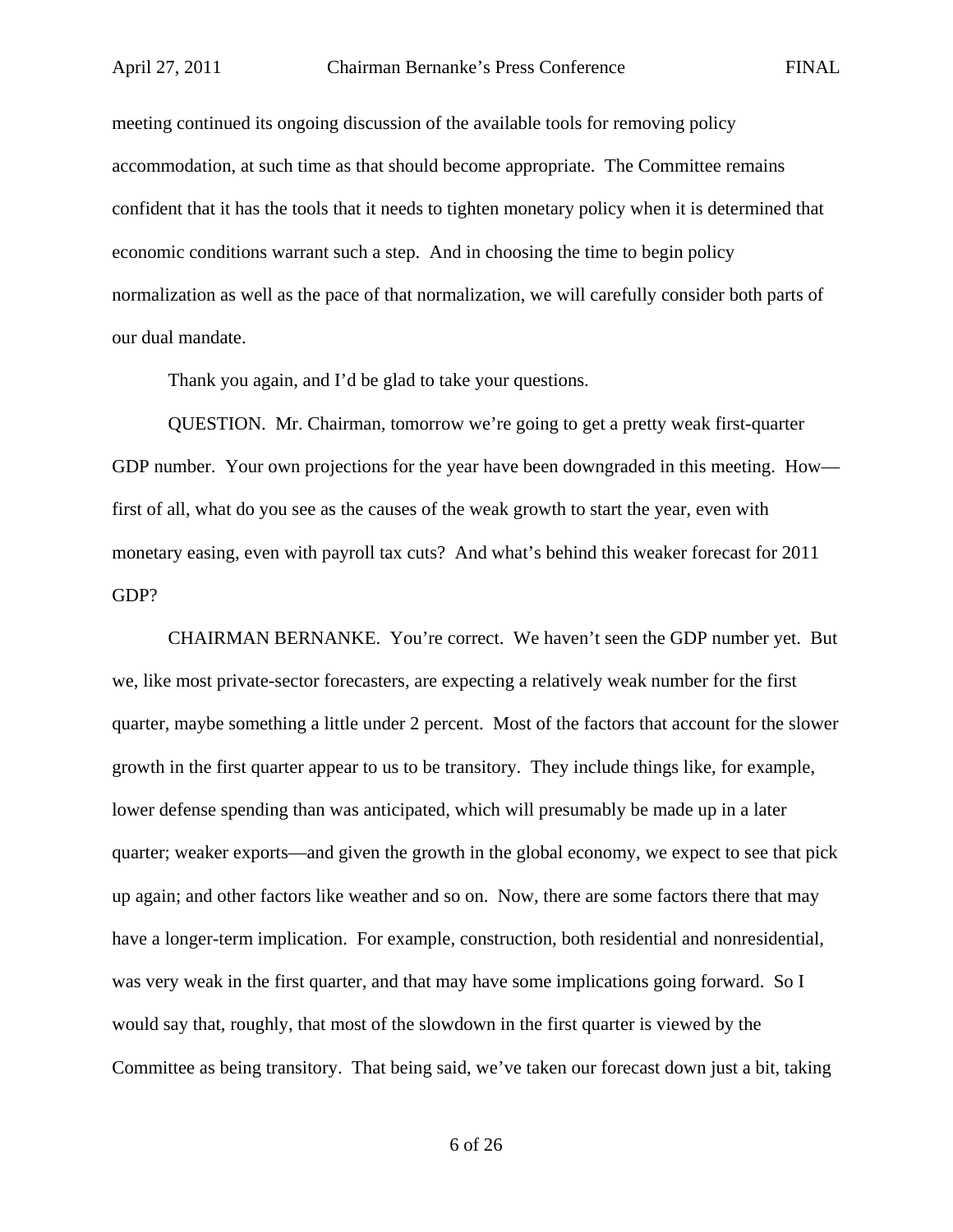into account factors like—like weaker construction and possibly just a bit less momentum in the economy.

QUESTION. Mr. Chairman, given what you know about the pace of the economy now, what is your best guess for how soon the Fed needs to begin to withdraw its extraordinary stimulus for the economy? And could you also say what is your working definition of what "extended period" means from the purposes of the Fed statement?

CHAIRMAN BERNANKE. Well, currently as the statement suggests, we are in a moderate recovery. We'll be looking very carefully, first, to see if that recovery is, indeed, sustainable, as we believe it is. And we'll also be looking very closely at the labor market. We've seen improvement in the labor market in the first quarter relative to the latter part of last year, but we'd like to see continued improvement—more job creation going forward. At the same time, we're also looking very carefully at inflation, the other part of our mandate. As I've noted, inflation—headline inflation—is at least temporarily higher, being driven by gasoline prices and some other commodity prices. Our expectation is that—that inflation will come down towards a more normal level. But we'll be watching that carefully and also watching inflation expectations, which—you know, which are important that they remain well anchored if we're going to see inflation remain under good control. So to answer your question, I don't know exactly how long it will be before a tightening process begins. It's going to depend obviously on the outlook and on those criteria which I suggested. The "extended period" language is conditioned on exactly those same points: "Extended period" is conditioned on resource slack, on subdued inflation, and on stable inflation expectations. Once those conditions are violated, or are we moving away from those conditions, that will be the time that we need to begin to tighten. "Extended period" suggests that there would be a couple of meetings probably before—before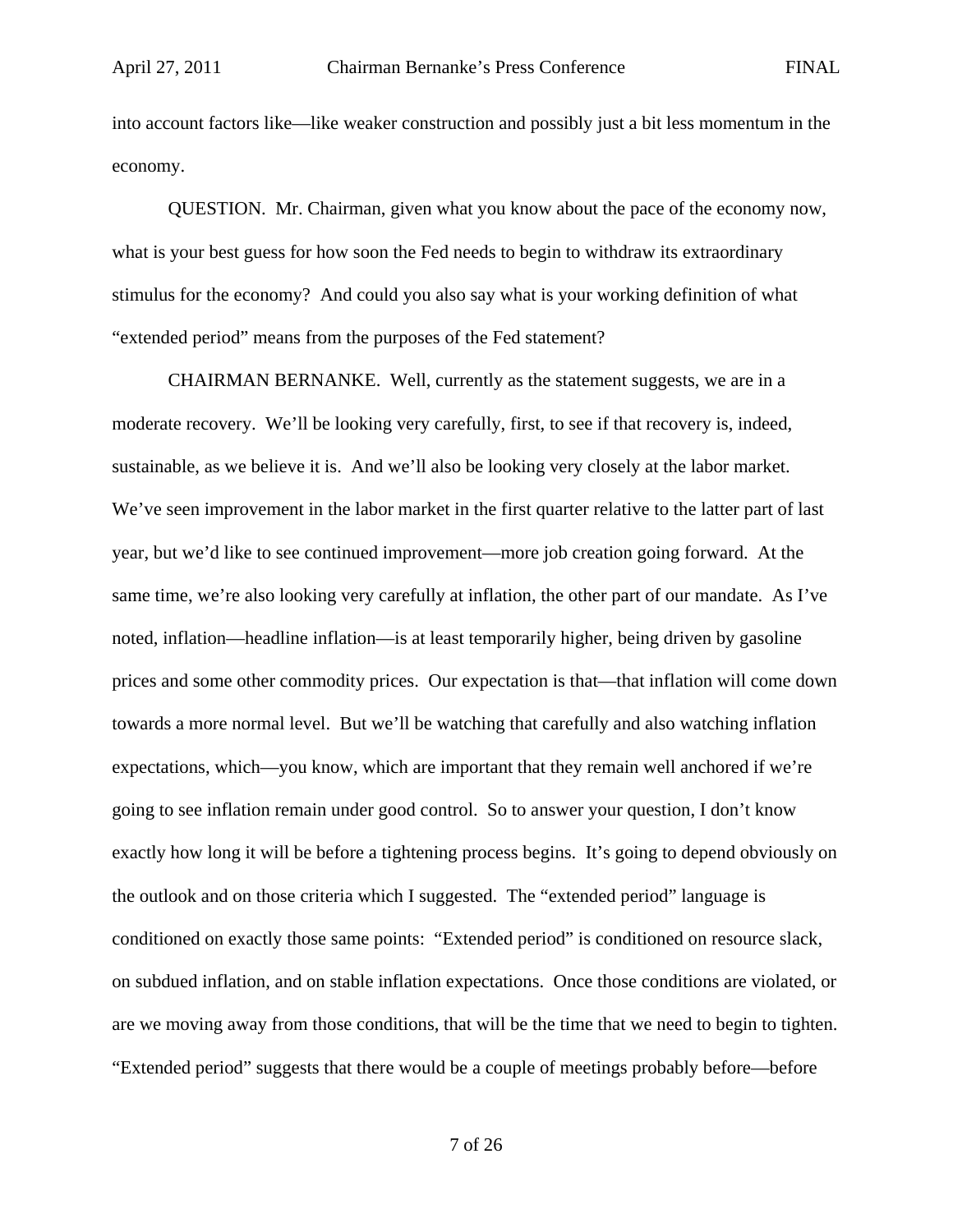action. But, unfortunately, the reason we use this vaguer terminology is that we don't know with certainty how quickly response will be required, and, therefore, we will do our best to communicate changes in our view as—but that will depend entirely on how the economy evolves.

QUESTION. Mr. Chairman, first, thanks for doing this. This is a tremendous development. There are critics who say that Fed policy has driven down the value of the dollar, and a lower value to the dollar reduces Americans' standard of living. How do you respond to the criticism that, essentially, Fed policy has reduced Americans' standard of living?

CHAIRMAN BERNANKE. Thanks, Steve. First, I should start by saying that the Secretary of the Treasury, of course, is the spokesperson for U.S. policy on the dollar and Secretary Geithner had some words yesterday. Let me just add to what he said, first, by saying that the Federal Reserve believes that a strong and stable dollar is both in American interest and in the interest of the global economy. There are many factors that cause the dollar to move up and down over short periods of time. But over the medium term, where our policy is aimed, we're doing two things. First, we are trying to maintain low and stable inflation by our definition of price stability by maintaining the purchasing value of the dollar, keeping inflation low. That's obviously good for the dollar. The second thing we're trying to accomplish is to get a stronger recovery and to achieve maximum employment. And, again, a strong economy, growing, with attracting foreign capital, is going to be good for the dollar. So in our view, if we do what's needed to pursue our dual mandate of price stability and maximum employment, that will also generate fundamentals that will help the dollar in the medium term.

QUESTION. I'm sorry, Mr. Chairman, one can't help but noticing that it's been unsuccessful so far.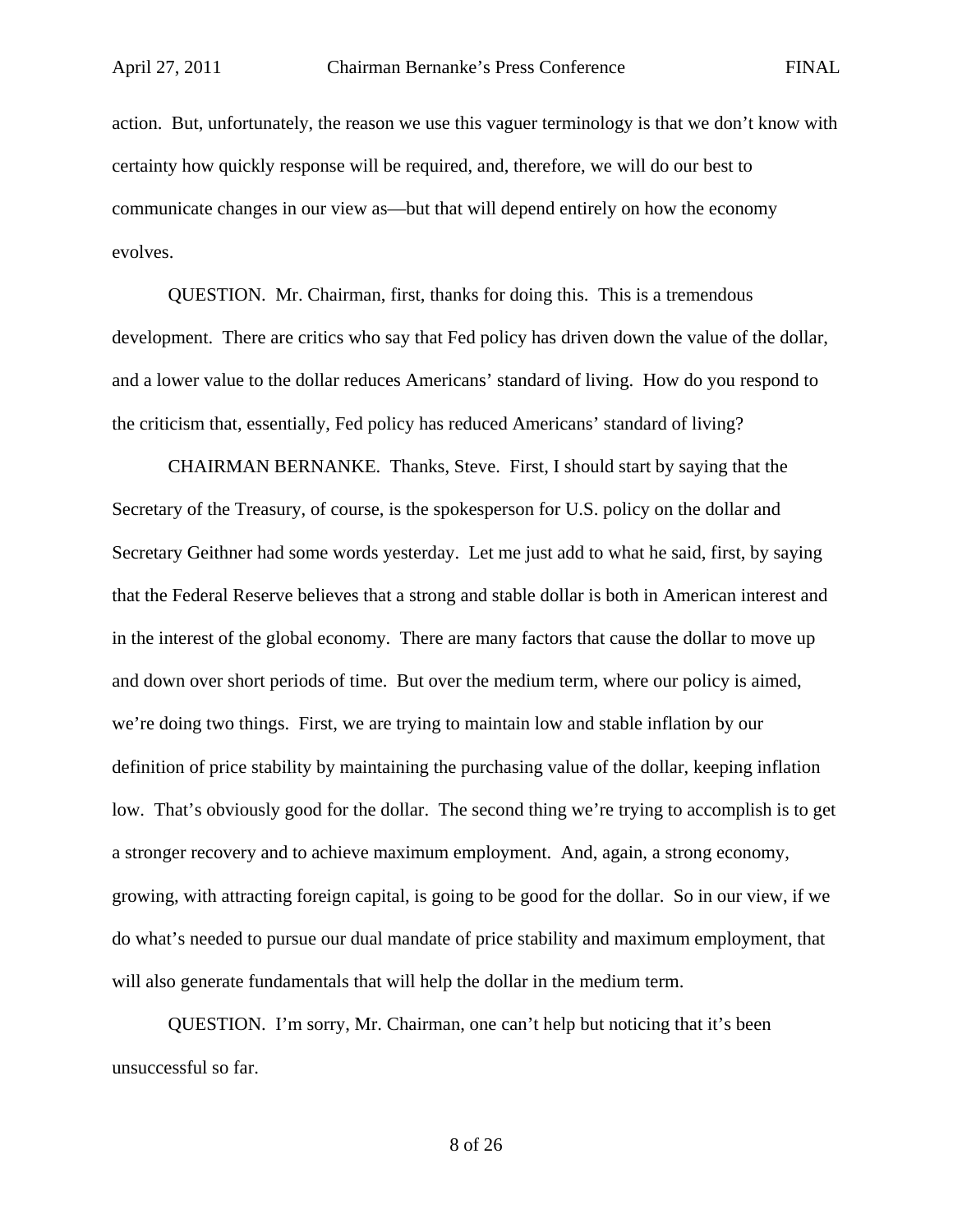CHAIRMAN BERNANKE. Well, the dollar—the dollar fluctuates. One factor, for example, that has caused fluctuations that have been quite extreme during the crisis has been the safe-haven effect. So, for example, during the height of the crisis in the fall of 2008, money flowed in to the Treasury market and drove up the value of the dollar quite substantially, reflecting the fact that U.S. capital markets are the deepest and most liquid in the world. And a lot of what you've seen over the last couple of years is just the unwinding of that as the economy has strengthened and as uncertainty has—has been reduced. But that's indicative, I think, of the—of the high standing that the dollar still retains in the world. Again, ultimately, the best thing we can do to create strong fundamentals for the dollar in the medium term is to, first, keep inflation low, which maintains the buying power of the dollar, and, second, to create a strong economy.

QUESTION. Chairman, Jon Hilsenrath from the *Wall Street Journal*. Many Americans are upset that gasoline prices are rising so fast and that food prices are also going up. Can you talk about whether there's anything that the Fed can or should do about that? And can you also comment or elaborate on the increase that we've seen in the inflation forecasts that the Fed put out today?

CHAIRMAN BERNANKE. Sure. Thanks, Jon. So, first of all, gasoline prices obviously have risen quite significantly. And we, of course, are watching that carefully, that higher gas prices are absolutely creating a great deal of financial hardship for a lot of people. And gas, of course, is a necessity. People need to drive to get to work. So it's obviously a very bad development to see gas prices rise so much. Higher gas prices, higher oil prices also make economic developments less favorable. On the one hand, obviously, the higher gas prices add to inflation. On the other hand, by draining purchasing power from households, higher gas prices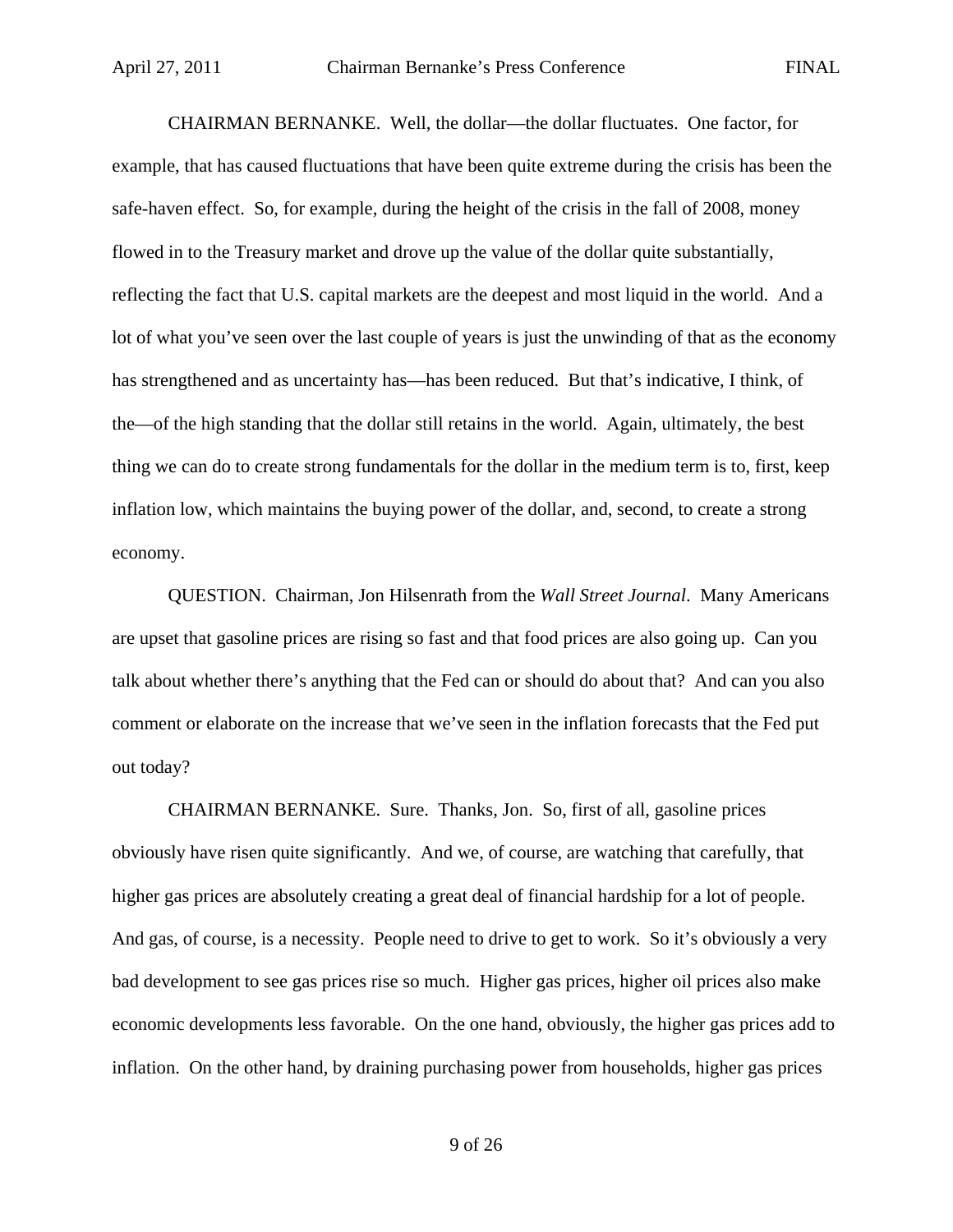are also bad for the recovery. They cause growth to decline as well. So it's a double whammy coming from higher gasoline prices. Now, our—our interpretation of the increase in gas prices is the economist's basic mantra of supply and demand. On the one hand, we have a rapidly growing global economy. Emerging market economies are growing very quickly, and their demand for commodities, including oil, is very, very strong. Indeed, essentially all of the increase in the demand for oil in the last couple of years and the last decade has come from emerging market economies. In the United States, our demand for oil—our imports have actually been going down over time. So the demand is coming from a growing economy where we've seen about a 25 percent increase in emerging market output in the last—since before the crisis. And on the supply side, as everybody knows who watches television, we've seen disruptions in the Middle East and North Africa, in Libya, and in other places that have constrained supply. That supply has not been made up, and that, in turn, has driven gas prices up quite significantly. So, again, this is a very adverse development. It accounts in the short run for the increase in our—pretty much almost all of the increase in our inflation forecast, at least in the very near term. There's not much the Federal Reserve can do about gas prices, per se, at least not without derailing growth entirely, which is certainly not the right way to go. After all, the Fed can't create more oil. We don't control the growth rates of emerging market economies. What we can do is basically try to keep higher gas prices from passing into other prices and wages throughout the economy and creating a broader inflation, which would be much more difficult to extinguish. Again, our view is that, most likely—of course, we don't know for sure, but we'll be watching carefully—our view is that gas prices will not continue to rise at the recent pace, and as they stabilize or even come down if the situation stabilizes in the Middle East, that that will provide some relief on the inflation front. But we'll have to watch it very carefully.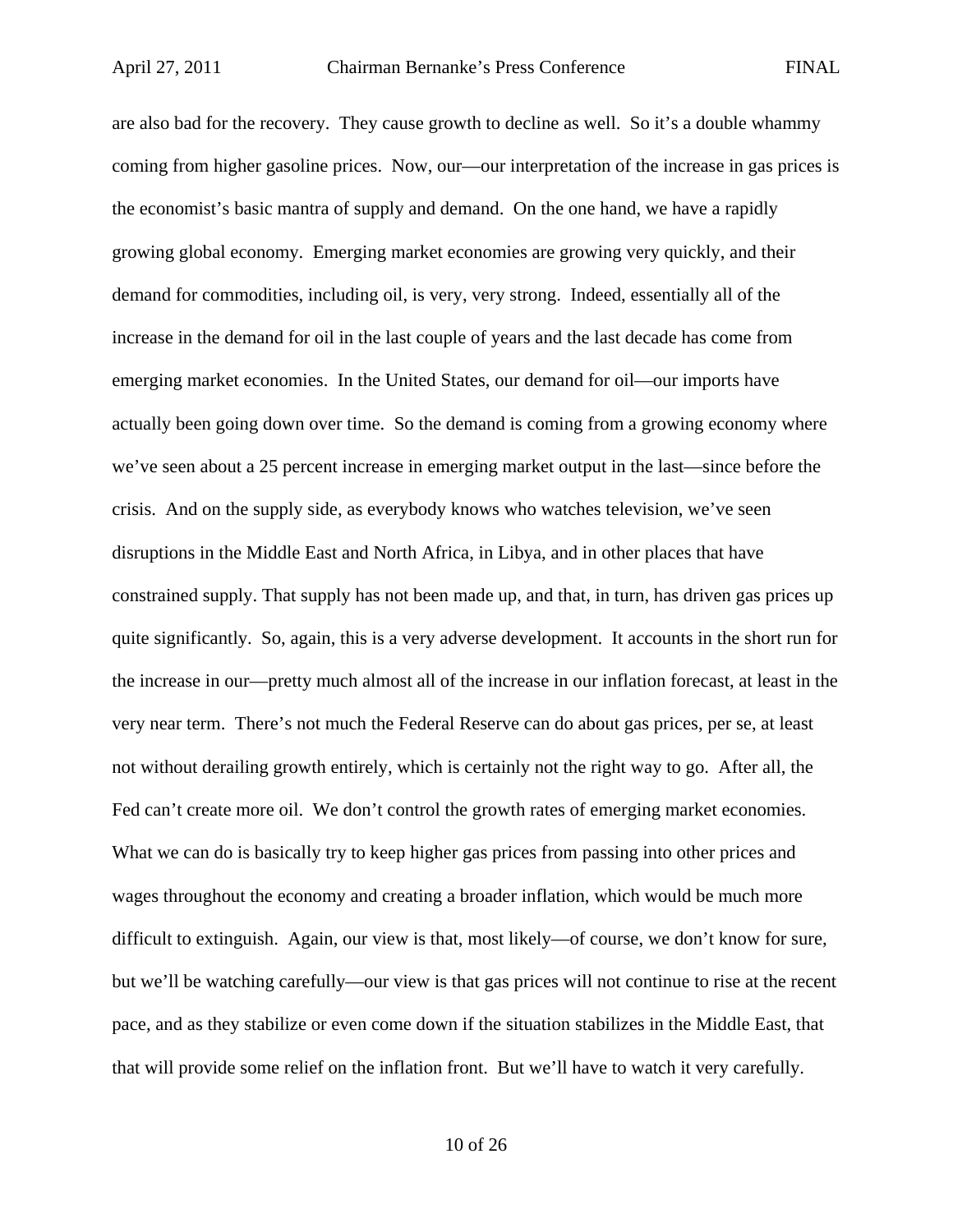QUESTION. Thank you. Scott Lanman from Bloomberg News. Mr. Chairman, you've stated several times this year that the recovery won't be fully established until we see a sustained period of stronger job creation. First, has it become truly established yet? And, if not, what's your definition of a sustained period, and what's your definition of stronger job creation?

CHAIRMAN BERNANKE. Well, as I mentioned, we've made a lot of progress. Last August when we began to talk about another round of securities purchases, growth was very moderate. And we were actually quite concerned that growth was not sufficient to continue to bring the unemployment rate down. Since then, we have seen a reasonable amount of payroll creation, job creation. And that picked up in the most recent few months, together with the decline in the unemployment rate from, you know, 10 percent down to the current rate of 8.8 percent. So the labor market is improving gradually, as we say in our statement. And we'd just like to make sure that that is sustainable, and the longer it goes on, the more confident we are. And, again, it is encouraging to see the improvement that we've seen in recent months. That being said, the pace of improvement is still quite slow, and we are digging ourselves out of a very, very deep hole. We are still something like 7 million-plus jobs below where we were before the crisis. And so, clearly, the fact that we're moving in the right direction, even though that's encouraging, doesn't mean that the labor market is in good shape. Obviously, it's not. And we're going to have to, you know, continue to watch and hope that we will get stronger and increasingly strong job creation going forward.

QUESTION. Robin Harding from the *Financial Times*. Mr. Chairman, you say in your statement that longer-term inflation expectations have remained stable, but a number of measures of inflation expectations have risen in recent months. And it's clear from your forecast that you expect headline inflation to run above core inflation for some period. Is there anything that the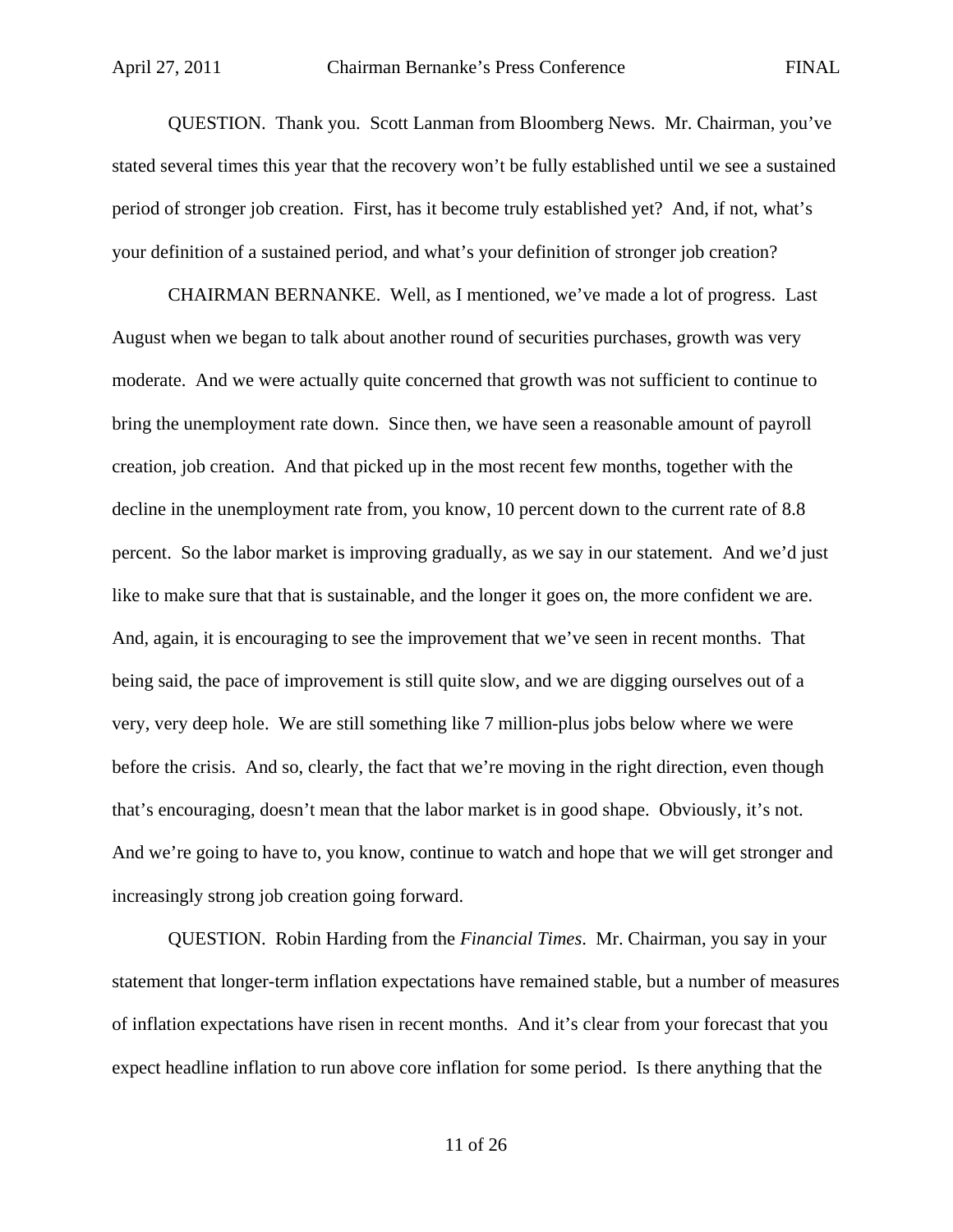Federal Reserve can do to prevent the public from maybe incorrectly assuming that a period of higher inflation is on its way as a result? Thank you.

CHAIRMAN BERNANKE. Well, again, the inflation expectations that we are concerned about are medium-term inflation expectations. So we've seen, for example, in the financial markets, in the indexed bond market, for example, or in surveys like the Michigan survey, we've seen near-term inflation expectations rise fairly significantly, which is reasonable given higher commodity prices, higher gas prices. But for the most part, although there's been some movement here and there, for the most part, I think it's fair to say that medium-term inflation expectations have not really moved very much, and they still indicate confidence that the Fed will ensure that inflation in the medium term will be close to what I've called the mandate-consistent level. What can we do? In the short run, we can communicate and try to make sure the public understands what our policy is attempting to do, to be clear what our objectives are and what steps we're willing to take to meet those objectives. Ultimately, if—if inflation persists or if inflation expectations begin to move, then there's no substitute for action. We would have—we would have to respond. I think—while it is very, very important for us to try to help the economy create jobs and to support the recovery, I think every central banker understands that keeping inflation low and stable is absolutely essential to a successful economy. And we will do what's necessary to ensure that that happens.

QUESTION. Mr. Chairman, what will be the impact on the economic recovery, job creation, and rates on mortgages and other loans when the Fed ends its \$600 billion bond-buying program? And a quick follow-up is, Will the Fed continue—how long with the Fed continue to allow for reinvestments?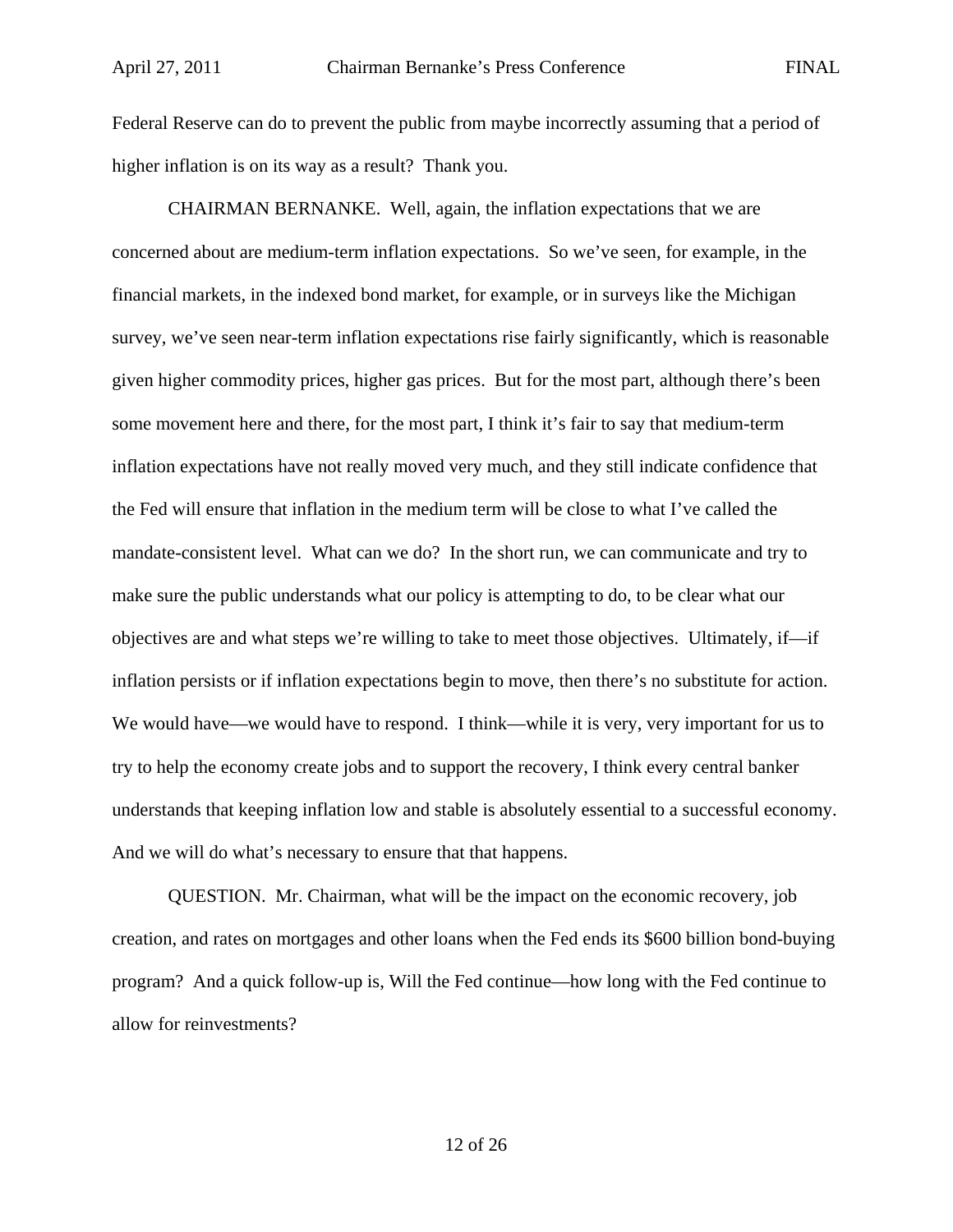CHAIRMAN BERNANKE. As I—as I've noted and as you're all aware, we are—we are going to complete the program at the end of the second quarter, \$600 billion. We are going to do that pretty much without tapering. We're just going to let the purchases end. Our view is that—based on past experience and based on our analysis—is that the end of the program is unlikely to have significant effects on financial markets or on the economy, the reason being that, first—just a simple point that we hoped we have telegraphed today—we hope we have communicated what we're planning to do. And the markets have well anticipated this step. And you would expect that policy steps which are well anticipated by the market would have relatively small effects because whatever effects you're going to have would have already been capitalized in the financial markets. Secondly, we subscribe generally to what we call here the stock view of the effects of securities purchases, which—by which I mean that what matters primarily for interest rates, stock prices, and so on is not the pace of ongoing purchase, but rather the size of the portfolio that the Federal Reserve holds. And so, when we complete the program, as you noted, we are going to continue to reinvest maturing securities, both Treasuries and MBS, and so the amount of securities that we hold will remain approximately constant. Therefore, we shouldn't expect any major effect of that. Put another way, the amount of ease, monetary policy easing, should essentially remain constant going forward from—from June. At some point, presumably early in our exit process, we will, I suspect, based on conversations we've been having around the FOMC table, it's very likely that an early step would be to stop reinvesting all or part of the securities which are coming—which are maturing. But take note that that step, although a relatively modest step, does constitute a policy tightening because it would be lowering the size of our balance sheet and, therefore, would be expected to essentially tighten financial conditions. That being said, we therefore have to make that decision based on the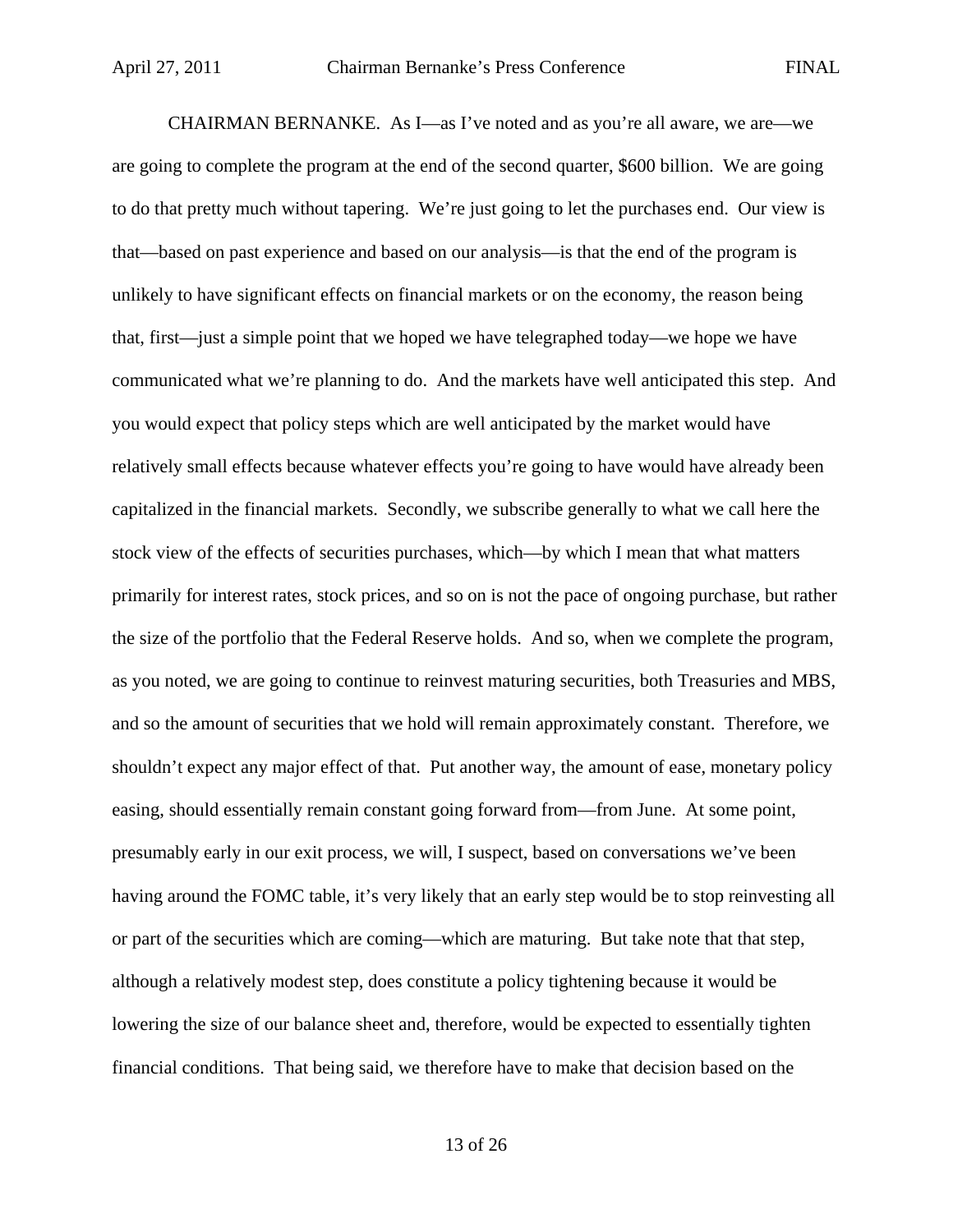outlook, based on our view of how sustainable the recovery is and what the condition—the situation is respect to inflation. So we will base that decision on the evolving outlook.

QUESTION. Do you think it will be several months away?

CHAIRMAN BERNANKE. It depends on the outlook. The Committee will have to make a judgment.

QUESTION. Is it in the Fed's power to reduce the rate of unemployment more quickly? How would you do that, and why are you not doing it?

CHAIRMAN BERNANKE. Well, I should say, first of all, that, in terms of trying to help this economy stabilize and then recover, the Federal Reserve has undertaken extraordinary measures. Those include, obviously, all the steps we took to stabilize the financial system during the crisis—again, many of which were extraordinary measures taken under extreme circumstances. Even beyond the steps we took to stabilize the system, we have created new ways to ease monetary policy. We've brought the federal funds rate target close to zero. We have used forward guidance in our language to affect expectations of policy changes. And, of course, as everyone knows, we have now been through two rounds of purchases of longer-term securities, which have seemed to have been effective in easing financial conditions and, therefore, providing support for recovery and for employment. Going forward, we'll have to continue to make judgments about whether additional steps are warranted. But as we do so, we have to keep in mind that we do have a dual mandate, that we do have to worry about both the rate of growth but also the inflation rate. And as I was indicating earlier, I think that—even purely from an employment perspective—that if inflation were to become unmoored, inflation expectations were to rise significantly, that the cost of that in terms of employment loss in the future, as we had to respond to that, would be quite significant. And so we do have to make sure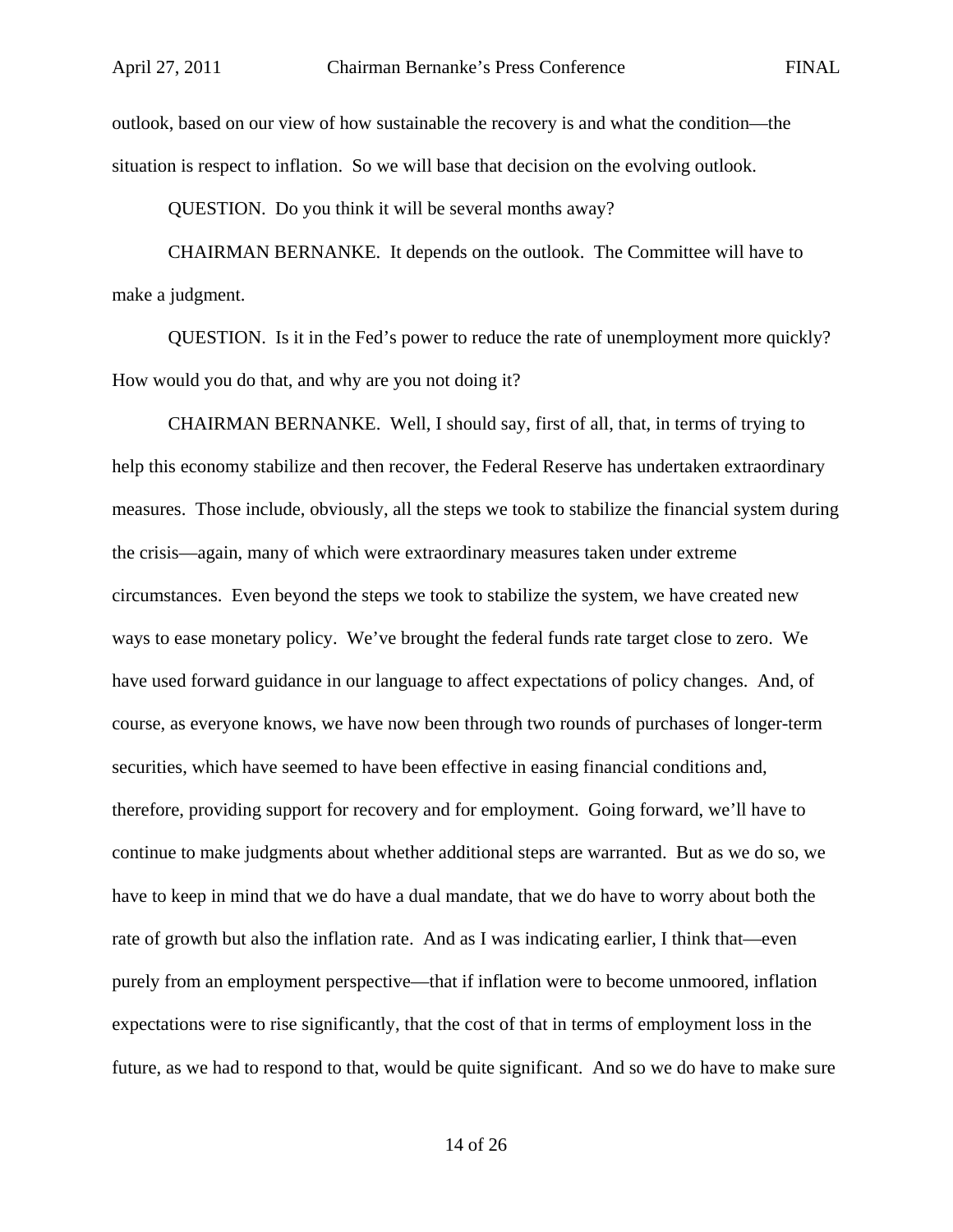that we are paying adequate attention to both sides of our mandate. But clearly it is the case that we have done extraordinary things in order to try to help this economy recover.

QUESTION. John Ydstie with NPR News. Mr. Chairman, it's the view of a lot of economists that the second round of quantitative easing hasn't done much to help the economy. What positive effects can you point to directly? And if there are positive effects, can you really afford to end the program in June, with the unemployment rate still around 9 percent?

CHAIRMAN BERNANKE. Thank you. Well, first, I do believe that the second round of securities purchases was effective. We saw that first in the financial markets. The way monetary policy always works is by easing financial conditions. And we saw increases in stock prices. We saw reduced spreads in credit markets. We saw reduced volatility. We saw all the changes in financial markets and quite significant changes that one would expect if one was doing an ordinary easing of policy via a reduced federal funds rate. And, indeed, we saw the same types of financial market responses in the first round, which began in March of 2009. So we were able to get the financial easing that we were trying to get. We did get very significant easing from this program. You would expect, based on decades of experience, that easing financial conditions would lead to better economic conditions, and I think the evidence is consistent with that as well. As I discussed in more detail in my Humphrey–Hawkins testimony in the beginning of March, between late August when I first indicated that the Federal Reserve was seriously considering this additional step and early this year, not only the Federal Reserve but many outside forecasters upgraded their forecasts. And we saw—we saw strengthening labor market conditions, higher rates of payroll job creation, et cetera. Now, the conclusion, therefore, that the second round of securities purchases was ineffective could only be validated if one thought that this—this step was a panacea, that it was going to solve all the problems and return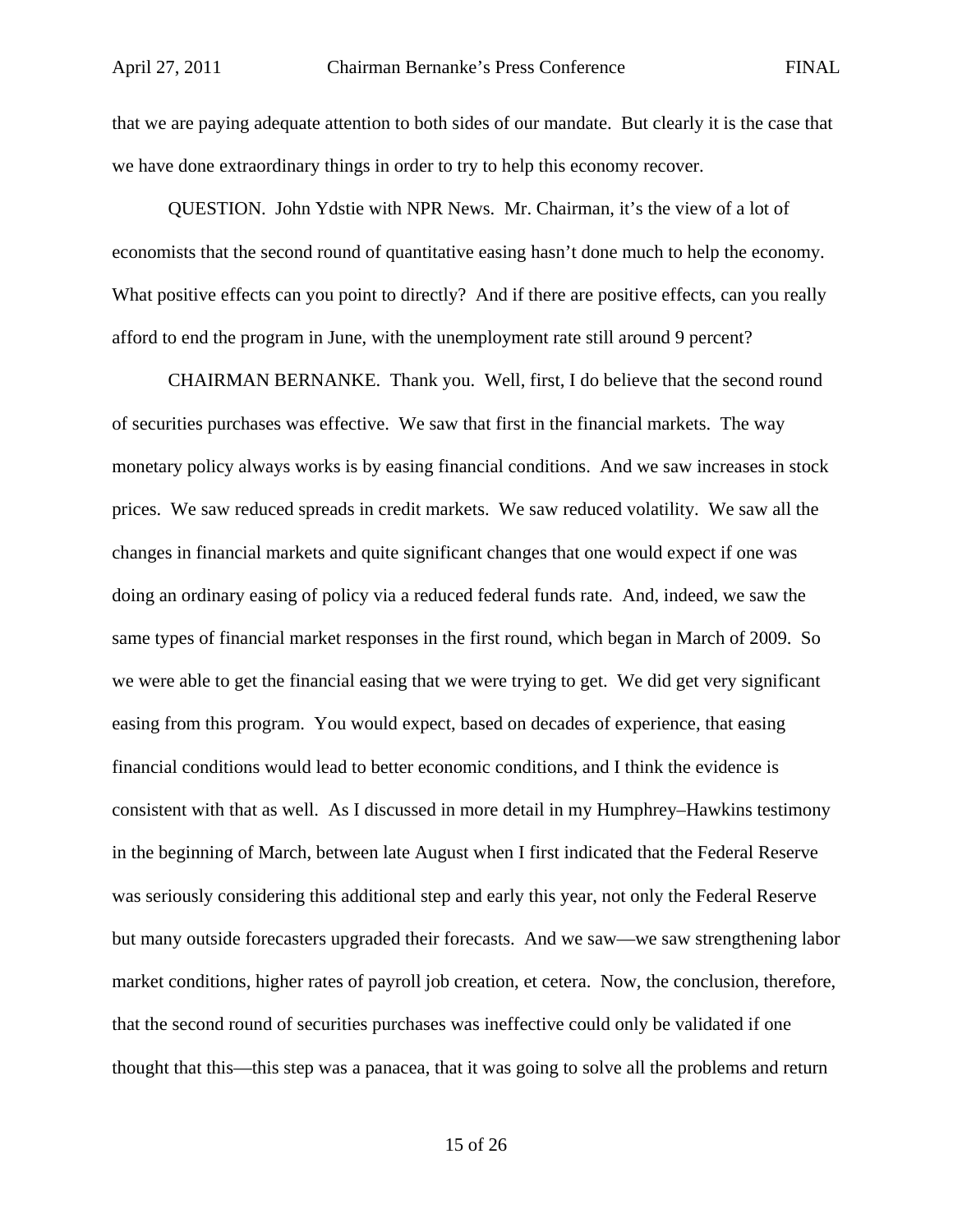us to full employment overnight. We were very clear from the beginning that, while we thought this was an important step and that it was at an important time when we were all worried about a double dip and we were worried about deflation, we were very clear that this was not going to be a panacea, that it was only going to turn the economy in the right direction. And, indeed, we published some analytics which gave job creation numbers which were significant but not certainly not enough to completely solve the enormous jobs problem that we have. So, again, relative to what we expected, anticipated, I think the program was successful. Why not do more? Again, this was similar to the question I received earlier. The tradeoffs are getting—are getting less attractive at this point. Inflation has gotten higher. Inflation expectations are a bit higher. It's not clear that we can get substantial improvements in payrolls without some additional inflation risk. And, in my view, if we're going to have success in creating a long-run sustainable recovery with lots of job growth, we've got to keep inflation under control. So we've got to look at both of those—both parts of the mandate as we—as we choose policy.

QUESTION. I'm Luca Di Leo from Dow Jones. Mr. Chairman, what's the right response if high oil prices persist? On the one hand, they push inflation higher. On the other, they can hurt the economy by hitting spending. In the current environment, what's the best strategy?

CHAIRMAN BERNANKE. Well, we're going to continue to—to see what happens. Our anticipation is that oil prices will stabilize or tend to come down. If that happens or if at least oil prices don't increase significantly further, then inflation will—will come down, and we'll have—we'll be close to our medium-term objectives. So, as we look at oil prices, you know, as you point out, we have to look at both sides of the situation. I do think that one of the key things that we'll be looking at will be inflation expectations because, if medium-term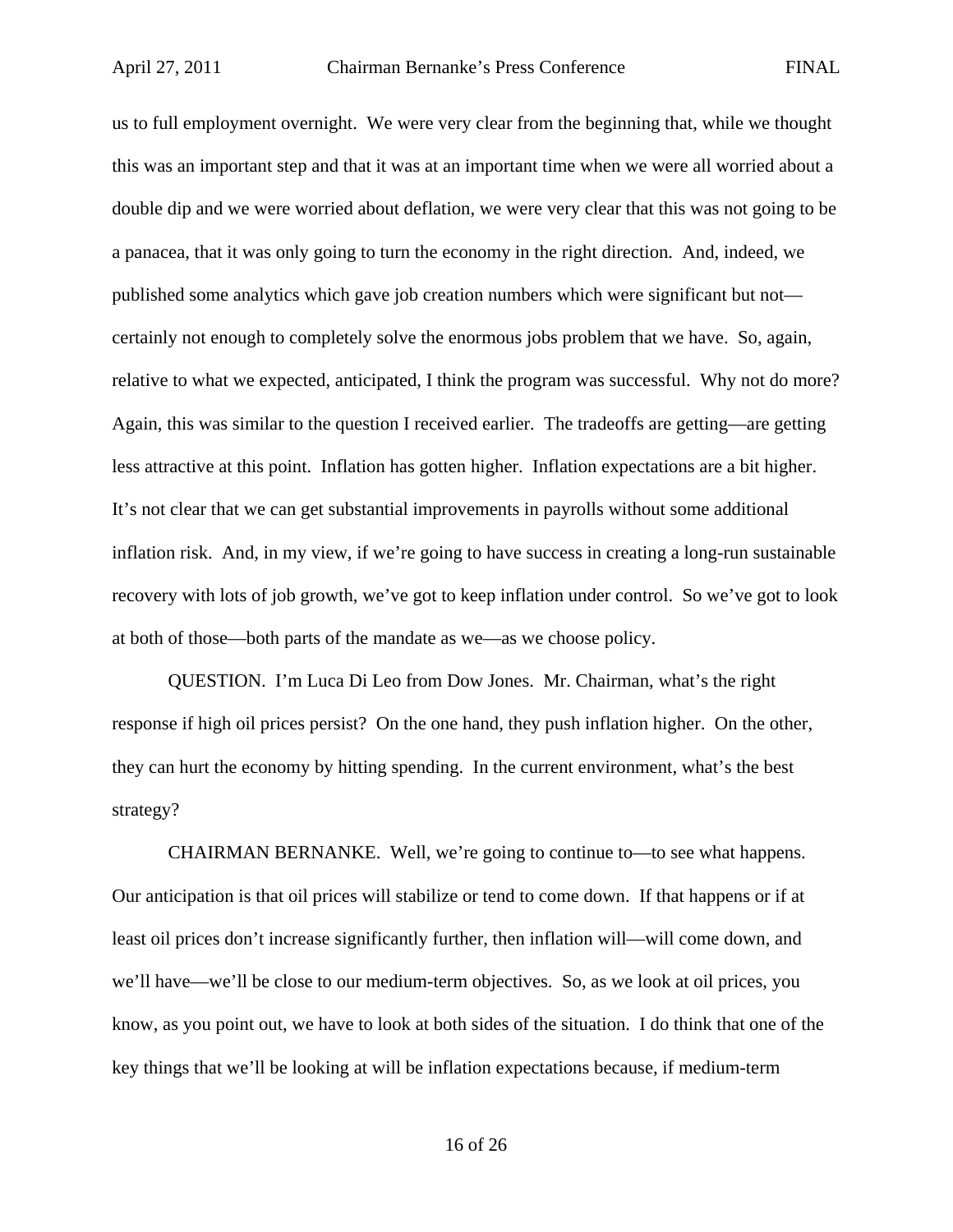inflation expectations remain well anchored and stable so that firms are not passing on—at least on an ongoing, sustained basis—these higher costs into broader prices, into creating a broader inflation in the economy, as long as inflation expectations are well—are well stabilized, that won't happen, then we'll feel more comfortable just watching and waiting and seeing how things evolve. Again, if we fear that inflation expectations look like they're becoming less anchored, we would have to respond to that.

QUESTION. Darren Gersh with *Nightly Business Report*. You've talked a lot in the past about the problem of long-term unemployment. Can the Fed effectively reduce long-term unemployment?

CHAIRMAN BERNANKE. Well, first, you're absolutely right. Long-term unemployment in the current economy is—is the worst—really the worst it's been in the postwar period. Currently something like 45 percent of all the unemployed have been unemployed for six months or longer. And we know the consequences of that can be very distressing because people who are out of work for a long time, their skills tend to atrophy—they lose contacts with the labor market, with other people working, the networks that they have built up. And we saw in the European experience, for example, in the '80s and '90s, that a period of high unemployment with very long-term unemployment spells can actually lead unemployment to remain very high for a protracted period. So it is a very significant concern. And it's one of the reasons that—that the Federal Reserve has been so aggressive. By getting unemployment down, we hope to bring back to work some of the people who've been out of work as long as they have and, in that respect, try to avoid the longer-term consequences of people being out of work for months at a time. So that's part of the reason that we have been as aggressive as we have. As the situation drags on and as the long-term unemployed lose skills and lose contact with the labor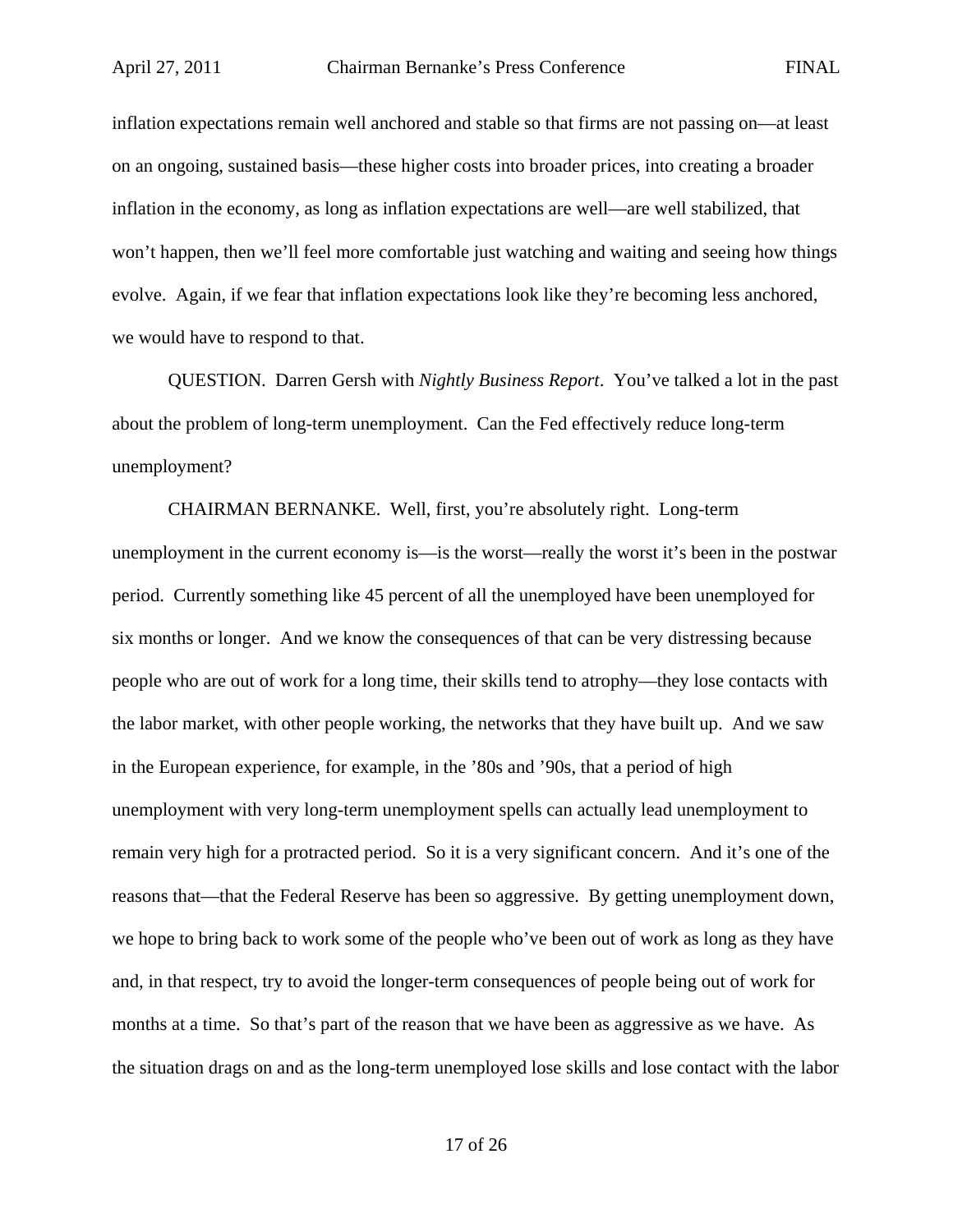market or perhaps just become discouraged and stop looking for work, then it becomes really out of the scope of monetary policy. At that point, job training, education, and other types of interventions would probably be more effective than monetary policy.

QUESTION. Could I just follow up? So a lot of the long-term unemployment that we're seeing now, do you think that's out of the scope of what the Fed can do?

CHAIRMAN BERNANKE. Well, indirectly, of course, if—to the extent that we can help the economy recover and help job creation proceed, then some of the people who get jobs will be those who've been out of work for a long time. That being said, we don't have any tools for targeting long-term unemployment specifically. We just—can just try to make the labor market work better, broadly speaking.

QUESTION. Peter Barnes, of Fox Business Network, Mr. Chairman. Last week, Standard & Poor's put the United States' debt on a negative watch for the very first time ever. What is your reaction to that? And are you concerned, are you worried that the United States is going to lose its triple-A credit rating?

CHAIRMAN BERNANKE. Well, in one sense, S&P's action didn't really tell us anything because everybody who reads the newspaper knows that the United States has a very serious long-term fiscal problem. That being said, I'm hopeful that this event will provide at least one more incentive for Congress and the Administration to—to address this problem. I think it's the most important economic problem, at least in the longer term, that the United States faces. We currently have a fiscal deficit which is simply not sustainable over the longer term. And if it's not the addressed, it will have significant consequences for financial stability, for economic growth, and for our standard of living. It is encouraging that we are seeing efforts on both sides of the aisle to think about this issue from a long-run perspective. It's not a problem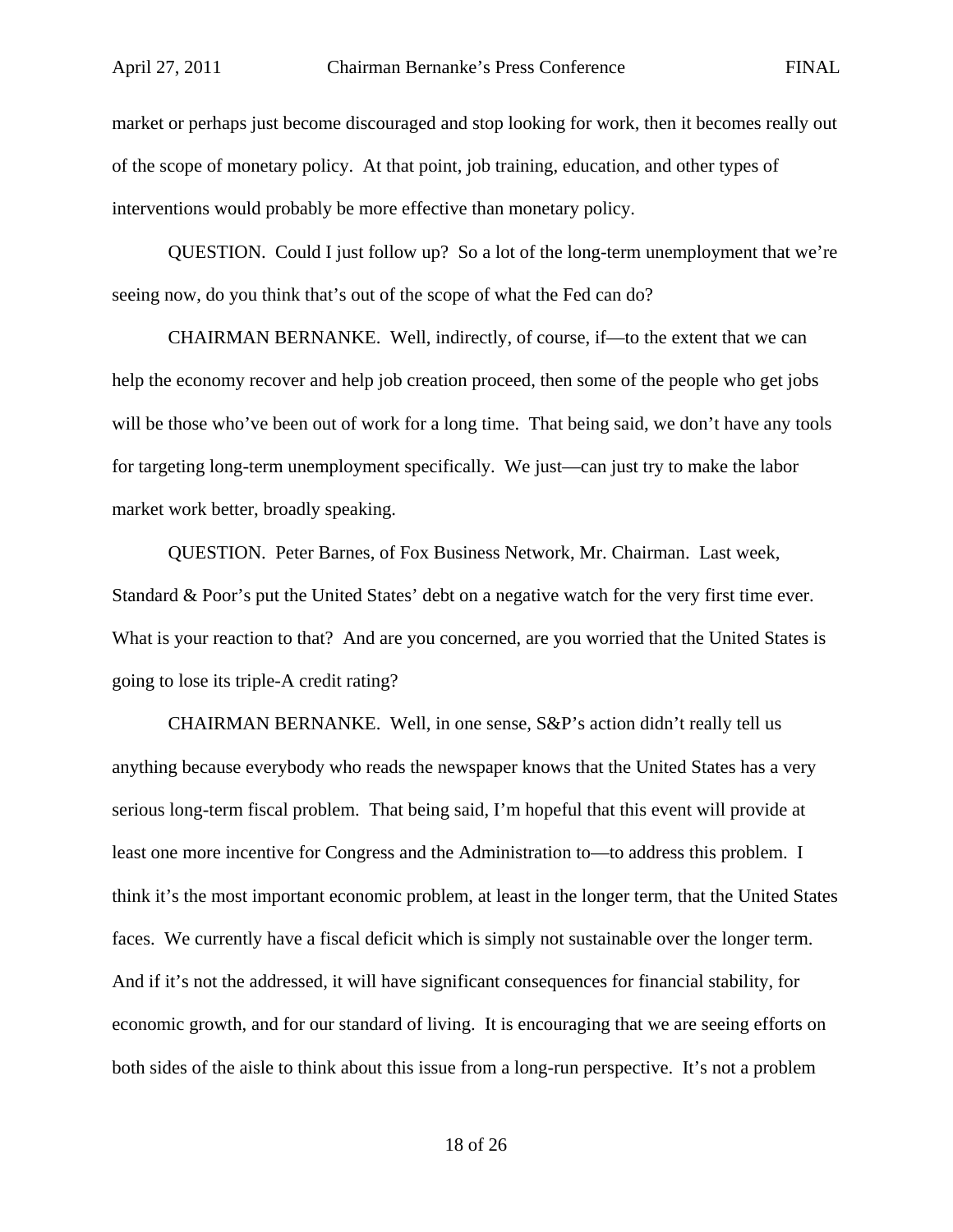that can be solved by making changes only for the next six months. It's really a long-run issue. We're still a long way from a solution, obviously. But it is, I think, of the highest importance that our political leaders address this very difficult problem as quickly and as effectively as they can. And to the extent that the S&P action goads a response, I think that's—that's constructive.

QUESTION. Mr. Chairman, John Berry. In the past, there have been times when fiscal policy has tightened, and the Federal Reserve has chosen to ease its policy in response partly to that, given whatever the circumstances in the economy were at the time. Congress appears intent at this point in cutting spending significantly; it might restrain the economy as it appears to be doing in Britain where they're following a similar path. Is there anything the Fed can do or should do if, indeed, there are large budget cuts sometime in the next 18 months?

CHAIRMAN BERNANKE. Well, first let me say that, addressing the fiscal deficit, particularly the long-run unsustainable deficit, is a top priority. And nothing I would want to say would be—should be construed as saying that I think it's anything other than a top priority. It's very, very important that our leaders address this—address this issue. I would also say that the cuts that have been made so far don't seem to us to have very significant consequences for shortterm economic activity. Now, my preference in terms of addressing the—the long-term deficit is to take a long-term perspective. It's a long-term problem. If Congress and the Administration are able to make credible commitments to cutting programs or in any way changing the fiscal profile going forward over a long period of time, that is the most constructive way to address what is, in fact, a long-run problem. If the changes are focused entirely on the short run, then they might have some consequences for growth. And in that case, the Federal Reserve, which is, as always, going to try to set monetary policy to meet our mandate, would take those into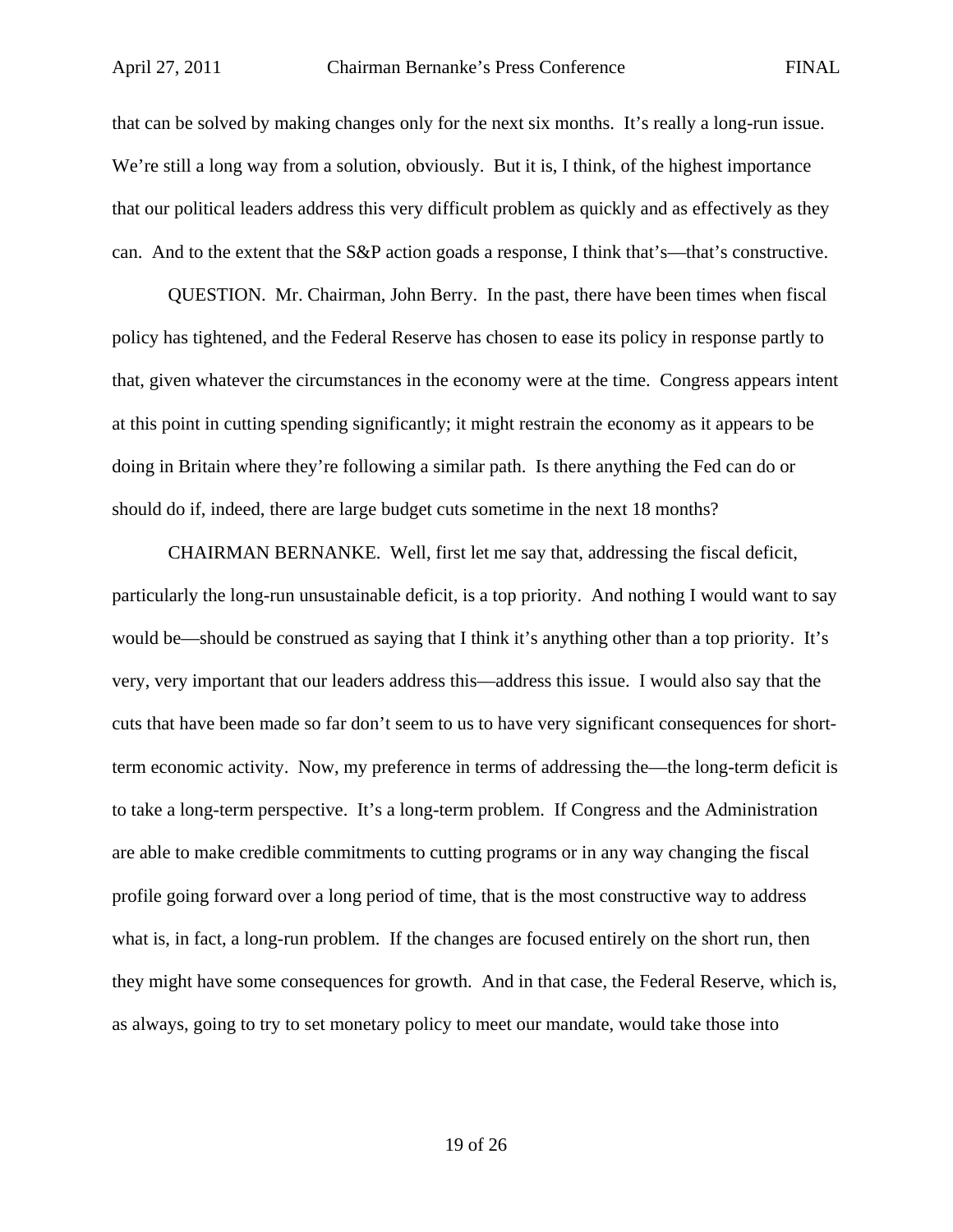account appropriately. But so far, I've not seen any fiscal changes that have really changed our near-term outlook.

QUESTION. Thank you, Mr. Chairman. I'm Toshi Ogata with the *Asahi Shimbun*, Japanese newspaper. I'd like to ask about uncertainties in the global economy or downside risks. In minutes from the March meeting, you—the Committee noted that the development in Japan increased uncertainties. So what's the latest assessment on those risks or uncertainties such as tragedy in Japan or crisis in Europe and uprising in the Middle East? And what would be the impact of those on the U.S. economy and the world economy?

CHAIRMAN BERNANKE. Well, one of the things that our projections include—you know, we're only producing the forecast today—with our minutes in three weeks, we'll include the full detailed projections as we normally do. One of the things that we include is the views of the participants on the amount of uncertainty there is in the forecast going forward. And I think I can say, without too much fear of giving away the secret, that FOMC participants do see quite a bit of uncertainty in the world going forward, and a lot of that uncertainty is coming from global factors. I've already talked about Middle Eastern–North Africa developments which have affected oil prices, conditions in emerging markets which have affected commodity prices and other things. The European situation continues, and we're watching that very carefully. Now, obviously, you asked about Japan. Let me first say, you know, that I've had a lot of contact with my Japanese counterparts, central bank Governor Shirakawa and other people in the Japanese government. We collaborated with them on the foreign exchange intervention, as you know. And we are very admiring of the courage of the Japanese people in responding to these situations and of—the central bank of Japan has done, I think, a good job in providing liquidity and helping to stabilize financial markets in what are very, very significant disturbances to the economy. The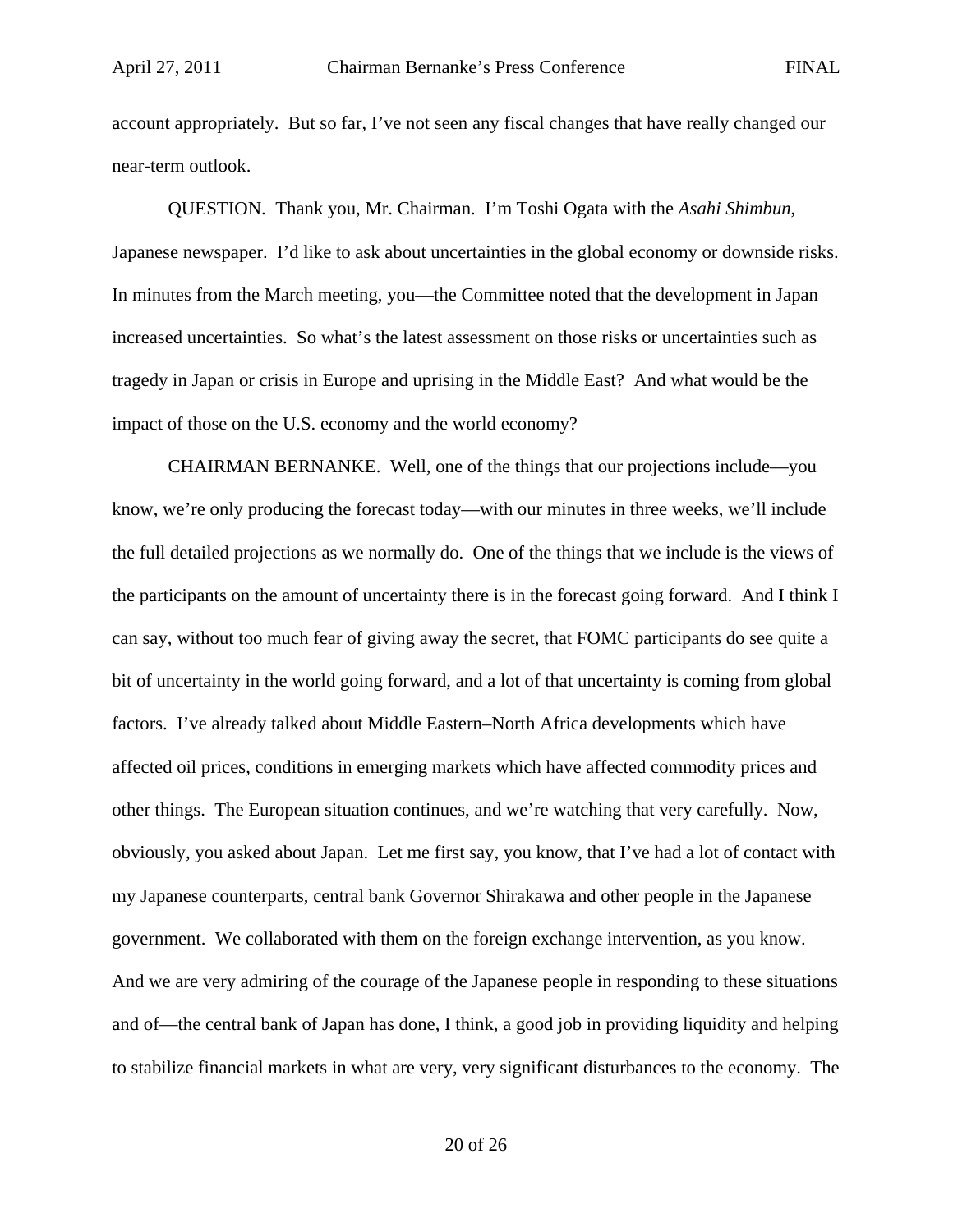implications for Japan have been discussed at some length, and I think Governor Shirakawa recently talked about them. In the near term, there will probably be a decline in Japanese output, reflecting the destruction, reflecting electricity problems, et cetera. We believe that will be relatively temporary and that the economy will start to come back. But, of course, this is a major blow, and it will take a lot of effort on the part of the Japanese people to restore the economy and to recover from the damage that was done by the—by the tragedy. For the United States, we are looking at this very carefully. Thus far, the main impact of the Japanese situation on the U.S. economy has been through supply chains. We've noted some automobile companies, for example, that have had difficulty getting certain components which are manufactured mostly or entirely in Japan. And that has led a number of companies to announce that they would restrain production for a time. So there may be some moderate effect on—on the U.S. economy. But we expect it to be moderate and to be temporary. Again, the most important issue here is—is the recovery of Japan, and our good wishes go out to the Japanese people and their efforts to overcome the adversity that they're facing.

QUESTION. Mr. Chairman, you have often stressed, as indeed you did again today, the importance of keeping inflation expectations low and stable to keep inflation itself under control. But irrespective of inflationary expectations or psychology, isn't it possible that the Fed's policies could be providing the monetary tinder for inflation the longer they continue?

CHAIRMAN BERNANKE. Well, we—we view our monetary policies as being not that different from ordinary monetary policy. I mean, it's true that we've used some different tools. But those tools are operating through financial conditions, and we have a lot of experience understanding how financial conditions—changes in interest rates, changes in stock prices, and so on—how they affect the economy, including both growth and inflation. So we are monitoring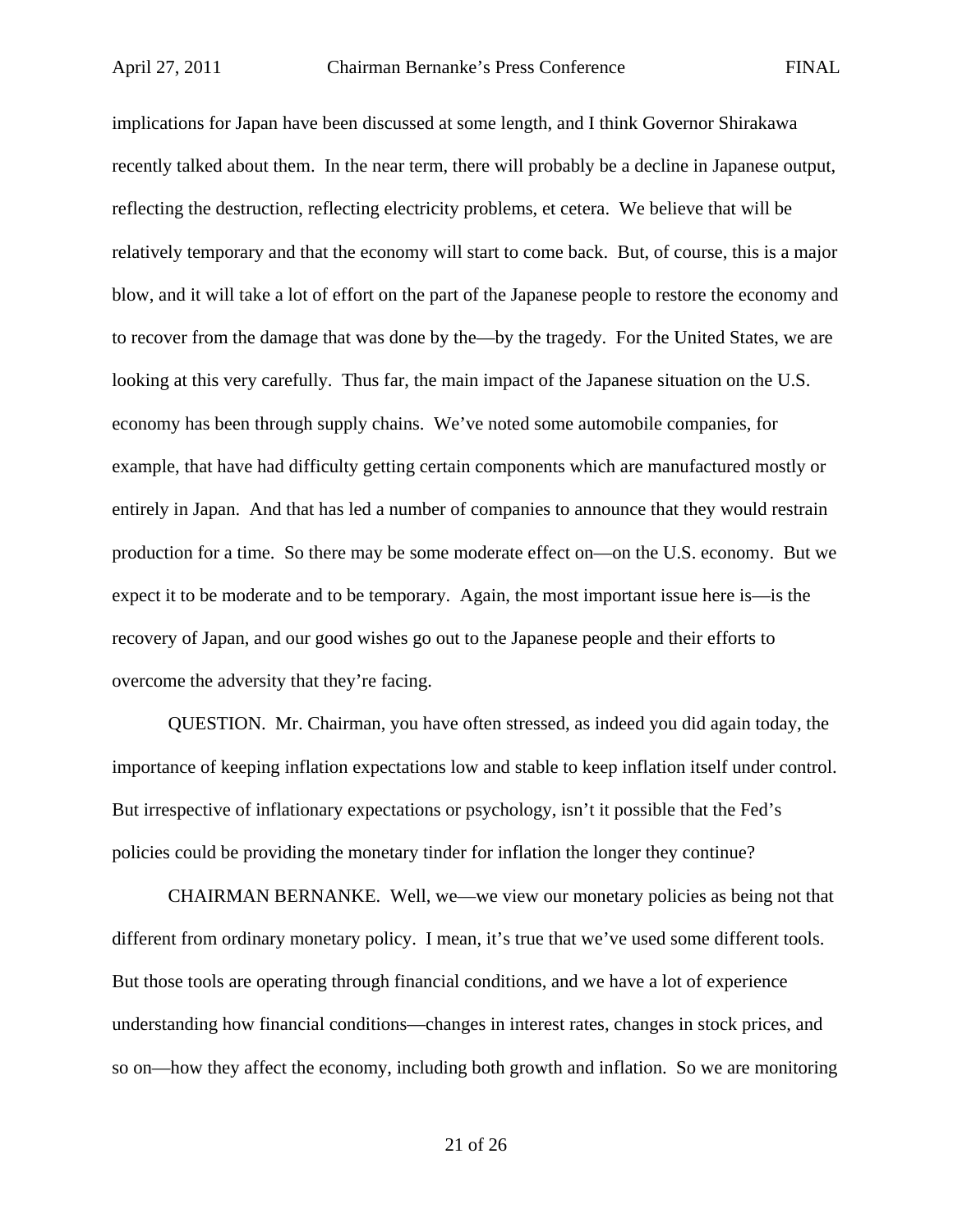the state of the economy, watching the evolving outlook. And our intention, as is always the case, is to tighten policy at the appropriate time to ensure that inflation remains well controlled, that we meet that part of our mandate, while doing the best we can to ensure also that we have a stable economy and a sustainable recovery in the labor market. So the problem is the same one that central banks always face, which is choosing the appropriate path of tightening at the appropriate stage of the recovery. It's difficult to get it exactly right, but we have a lot of experience in terms of what are the considerations and the economics that underlie those decisions. So we anticipate that we will tighten at the right time and that we will thereby allow the recovery to continue and allow the economy to return to a more normal configuration, at the same time keeping inflation low and stable.

QUESTION. Hughes Honore, Agence France-Presse. Many of the commercial partners of the United States are very concerned about the evolution of your foreign exchange rate. If in one hypothetical case the dollar would sink to a terrible level which would harm very much the U.S. economy and the prospect for the global economy because it affects the confidence of so many people, would you consider changing your monetary policy in accordance to that threat?

CHAIRMAN BERNANKE. Well, as I said earlier, we do believe that a strong and stable dollar is in the interest of the United States and is in the interest of the global economy. Our view is that the best thing we can do for the dollar is, first, to keep the purchasing power of the dollar strong by keeping inflation low and by creating a stronger economy through—through policies which support the recovery and, therefore, cause more capital inflows to the United States. So those are the kinds of policies I think that in the medium term will create the conditions for an appropriate and healthy level of the dollar. So I don't think I really want to address a hypothetical which I really don't anticipate, because I think that the policies that we are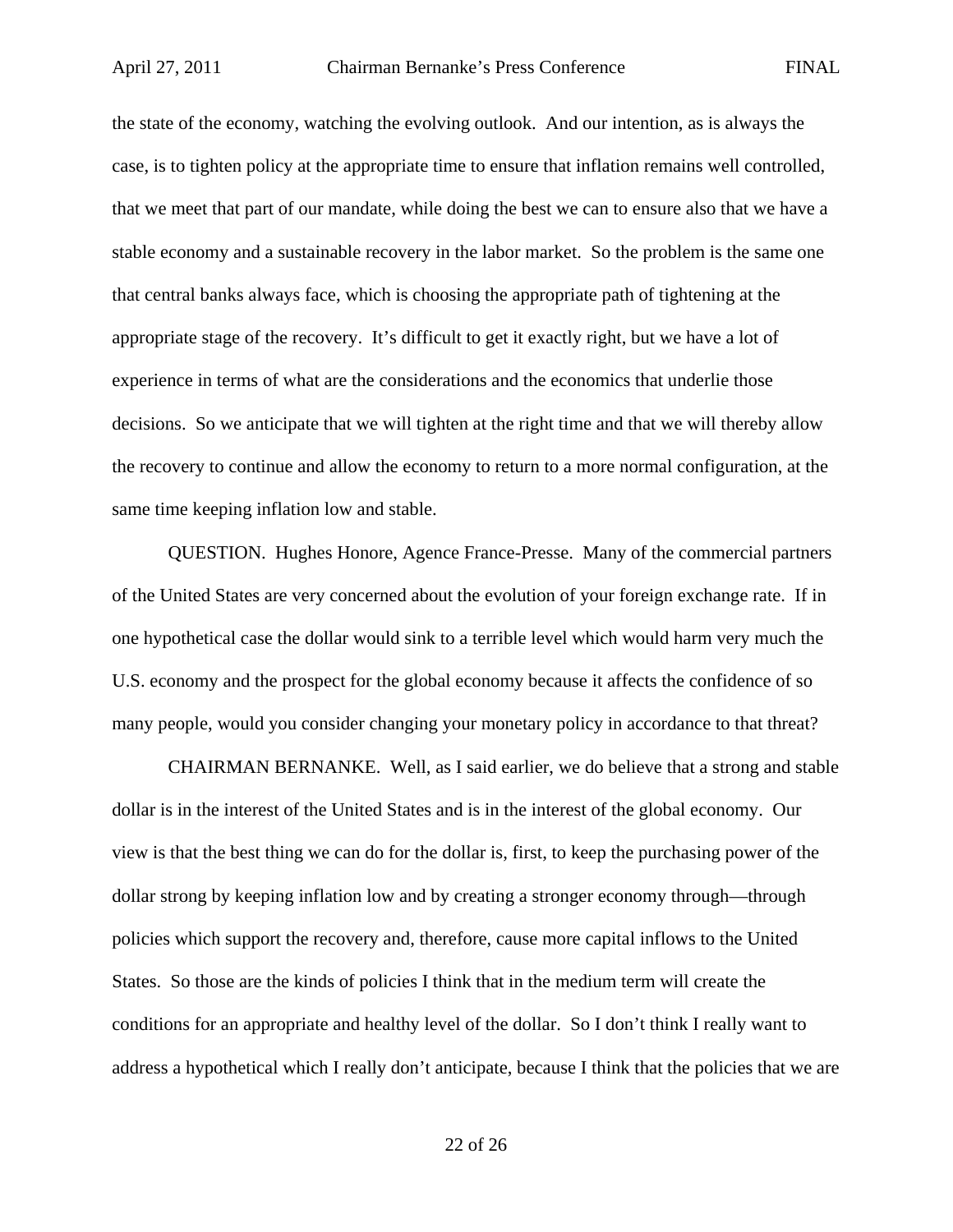undertaking, notwithstanding short-term fluctuations, will lead to a strong and stable dollar in the medium term.

QUESTION. Mr. Chairman, Anthony Mason, CBS. This is that rare news conference that actually makes news before it happens. Can you talk a little bit about your decision to take this historic step of holding a news conference after a Fed meeting—why you chose to do it; what anxieties you may have had about doing it; and how, say, facing the media compares to facing Congress.

CHAIRMAN BERNANKE. Thanks, mom [laughing]. Well, the Federal Reserve has been looking for ways to increase its transparency now for many years, and we've made a lot of progress. It used to be that the mystique of central banking was all about not letting anybody know what you were doing. As recently as 1994, the Federal Reserve didn't even tell the public when it changed the target for the federal funds rate. Since then, we have taken a number of steps. A statement, which includes a vote. We have—we produce very detailed minutes which are released only three weeks after the meeting, which is essentially a production lag. We now provide quarterly projections, including long-run objectives as well as near-term outlook. We have substantial means of communicating through speeches, testimony, and the like. And so we have become, I think, a very—a very transparent central bank. That being said, we had a subcommittee headed by the Vice Chair of the Board, Janet Yellen, looking for yet additional steps to take to provide additional transparency and accountability. And the press conference was—came right to the top, because this is an area, first of all, where global central bank practice includes now—many central banks do use press conferences, and we have some experience with them. And, secondly, it does provide a chance for the Chairman, in this case, to provide some additional color and context for both—in this case both the meeting and the projections that are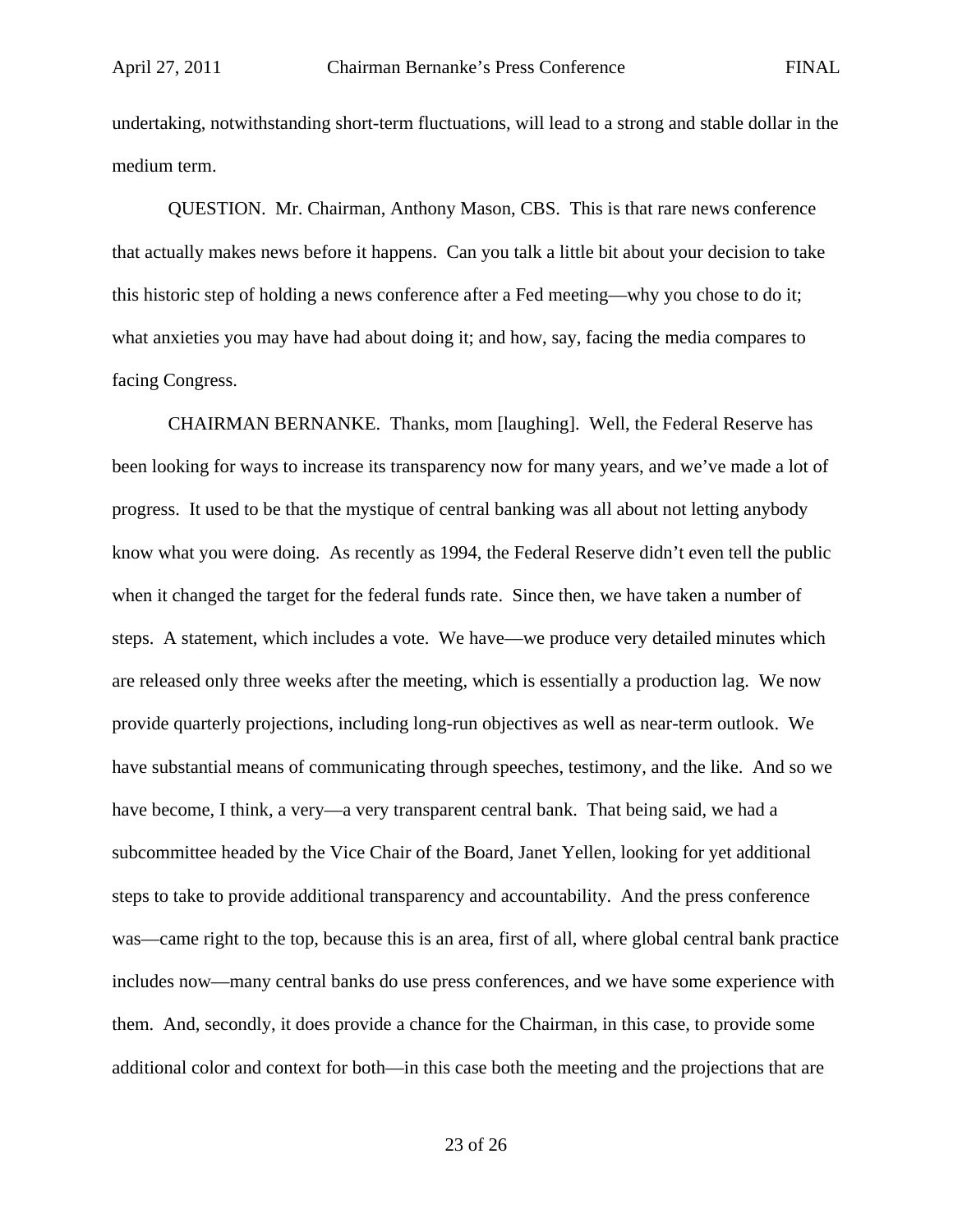being made by the Committee. So we thought it was a natural next step. We're not done. We're continuing to look for additional things that we can do to be more transparent and more accountable. But we think this is the right way to go. And I personally have always been a big believer in providing as much information as you can to help the public understand what you're doing, to help the markets understand what you're doing, and to be accountable to the public for what you're doing. Now, of course, the Fed didn't do this for a long time. And I think the counterargument has always been that, if there was a risk, that the Chairman speaking might create unnecessary volatility in financial markets or may not be necessary, given all the other sources of—of information that come out of the Federal Reserve. It was our judgment, after thinking about this for some time, that at this point, the additional benefits from more information, more transparency, meeting the press directly, outweigh some of these—some of these risks. And I think, over time, you know, we'll experiment to try to make sure that this is as effective a venue as possible.

QUESTION. Mr. Chairman, Ken Rogoff and Carmen Reinhart wrote a book looking at 800 years of financial history and discovered that, when you have a financial crisis, it takes a lot longer for the economy to recover. Are people expecting too much from the Federal Reserve in terms of helping the economy recover? And has that complicated your monetary policymaking?

CHAIRMAN BERNANKE. Well, let me just say, first, that Ken Rogoff was a graduate school classmate of mine, so I've known him for a long time. I've even played chess against him, which was a big mistake. And I enjoyed that book very much. I thought it was very informative. And as you say, it makes a point that, as an historical matter, that recoveries following financial crises tend to be relatively slow. Now, what the book didn't really do, though, was given a full explanation of why that's the case. Certainly, part of it has to do with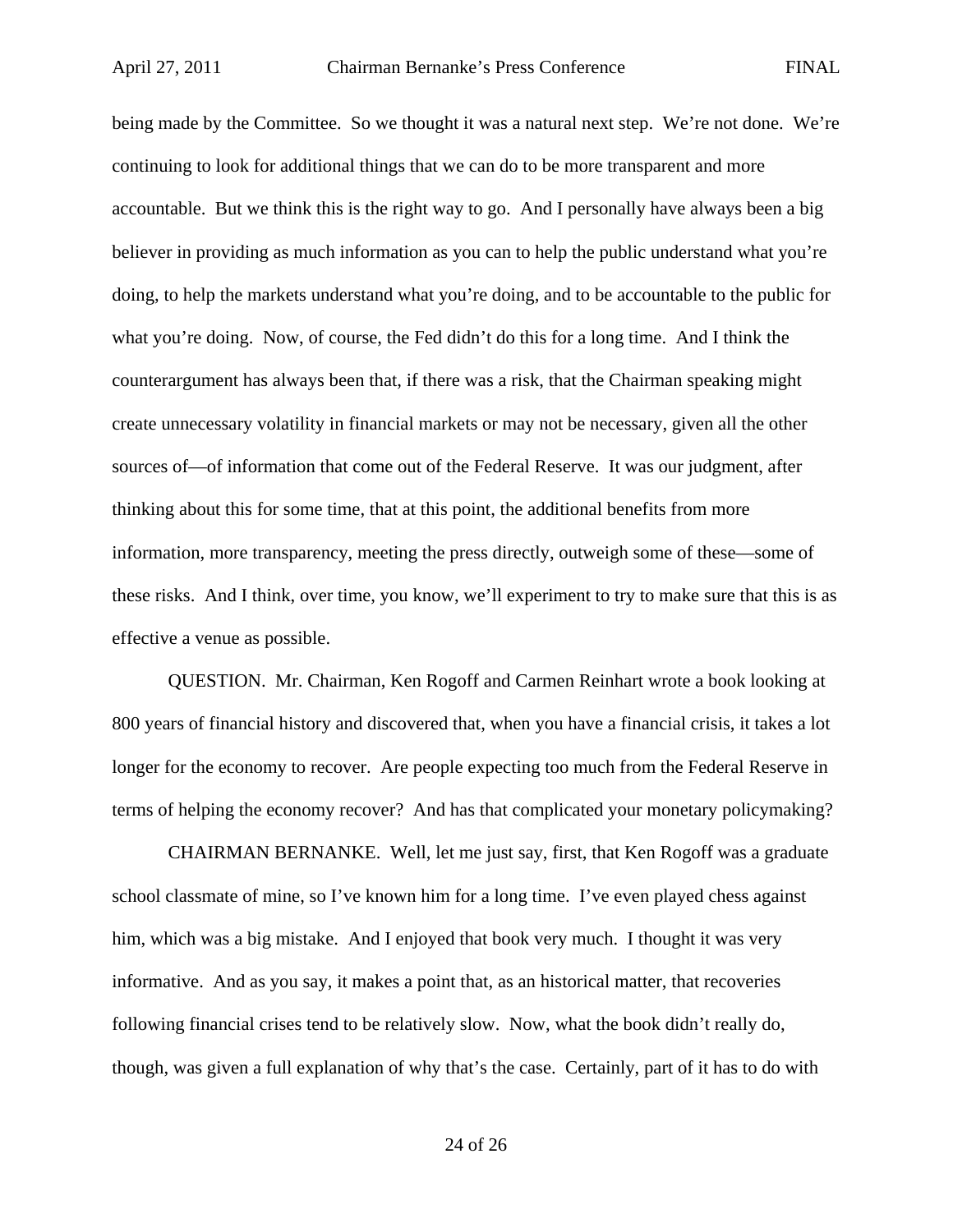the problems in credit markets, and my own research when I was in academia focused a great deal on the effects of problems in credit markets on recoveries. Other aspects would include the effects of credit problems on areas like housing and so on. And we're seeing all that, of course, in our economy. But that said, another possible explanation for the slow recovery from financial crises might be that policy responses were not adequate, that they—that the recapitalization of the banking system, the restoration of credit flows, and monetary and fiscal policies were not sufficient to get—to get as quick a recovery as might otherwise have been possible. And so, you know, we haven't allowed that historical fact to dissuade us from doing all we can to support a strong recovery. That being said, it is a relatively slow recovery, and you can identify reasons for that. Credit factors are one. Another very important factor is that, you know, this was triggered by a bubble in the housing market, and the housing market remains very weak. And under normal circumstances, construction, both residential and nonresidential, would be a big part of the recovery process. And so there are a number of factors, and now we're seeing high oil prices and other things. There are a number of factors which are holding—which are holding the recovery back. So there are good reasons for why the recovery is slower than we would like. At the same time, it's very hard to blame the American public for being impatient. Conditions are far from where they—where we would like them to be. The combination of high unemployment, high gas prices, and high foreclosure rates is a terrible combination. A lot of people are having a very tough time. So I can certainly understand why people are impatient. And I guess the only thing I can say is that, while the recovery process looks likely to continue to be a relatively moderate one compared to the depth of the—of the recession, I do think that the pace will pick up over time. And I am very confident that, in the long run, that the U.S. will return to being the most productive—one of the fastest growing and dynamic economies in the